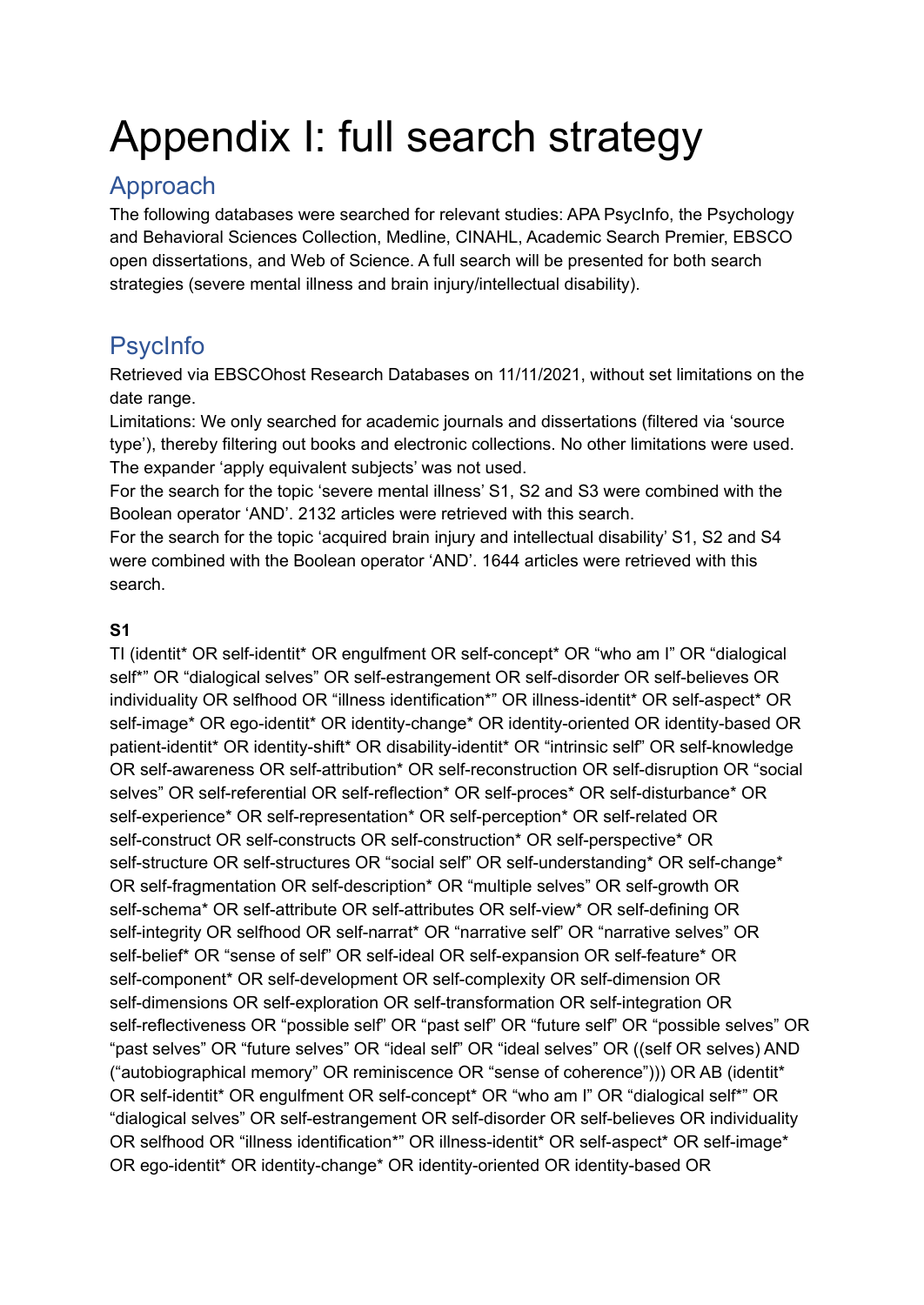patient-identit\* OR identity-shift\* OR disability-identit\* OR "intrinsic self" OR self-knowledge OR self-awareness OR self-attribution\* OR self-reconstruction OR self-disruption OR "social selves" OR self-referential OR self-reflection\* OR self-proces\* OR self-disturbance\* OR self-experience\* OR self-representation\* OR self-perception\* OR self-related OR self-construct OR self-constructs OR self-construction\* OR self-perspective\* OR self-structure OR self-structures OR "social self" OR self-understanding\* OR self-change\* OR self-description\* OR "multiple selves" OR self-growth OR self-schema\* OR self-attribute OR self-attributes OR self-view\* OR self-defining OR self-integrity OR selfhood OR self-narrat\* OR "narrative self" OR "narrative selves" OR self-belief\* OR "sense of self" OR self-ideal OR self-fragmentation OR self-expansion OR self-feature\* OR self-component\* OR self-development OR self-complexity OR self-dimension OR self-dimensions OR self-exploration OR self-transformation OR self-integration OR self-reflectiveness OR "possible self" OR "past self" OR "future self" OR "possible selves" OR "past selves" OR "future selves" OR "ideal self" OR "ideal selves" OR ((self OR selves) AND ("autobiographical memory" OR reminiscence OR "sense of coherence")))

#### **S2**

TI (intervention\* OR treatment\* OR therap\* OR program\* OR "spiritual care\*" OR "pastoral care\*" OR "pastoral counsel\*" OR "spiritual counsel\*" OR coaching\* OR self-help OR eHealth OR psychotherap\* OR rehabilitation OR "clinical stud\*" OR "case stud\*" OR pilot\* OR pre-treatment OR post-treatment OR post-intervention OR pre-intervention OR trial\* OR app OR mHealth OR "digital health" OR "mobile health" OR game\* OR board-game\* OR "positive psycholog\*" OR training OR recovery OR e-health OR m-health OR telecare OR telemedicine OR telehealth) OR AB (intervention\* OR treatment\* OR therap\* OR program\* OR "spiritual care\*" OR "pastoral care\*" OR "pastoral counsel\*" OR "spiritual counsel\*" OR coaching\* OR self-help OR eHealth OR psychotherap\* OR rehabilitation OR "clinical stud\*" OR "case stud\*" OR pilot\* OR pre-treatment OR post-treatment OR post-intervention OR pre-intervention OR trial\* OR app OR mHealth OR "digital health" OR "mobile health" OR game\* OR board-game\* OR "positive psycholog\*" OR training OR recovery OR e-health OR m-health OR telecare OR telemedicine OR telehealth) OR DE ("Psychosocial Rehabilitation" OR "Rehabilitation Counseling" OR "Couples Therapy" OR "Crisis Intervention" OR "Group Intervention" OR "Treatment" OR "Self-Help Techniques" OR "Intervention" OR "Treatment Effectiveness Evaluation" OR "Acceptance and Commitment Therapy" OR "Behavior Therapy" OR "Dialectical Behavior Therapy" OR "Schema Therapy" OR "Telemedicine" OR "Telepsychiatry" OR "Telerehabilitation" OR "Cross Cultural Counseling" OR "Grief Counseling" OR "Peer Counseling" OR "Family Therapy" OR "Life Coaching" OR "Brief Psychotherapy" OR "Child Psychotherapy" OR "Client Centered Therapy" OR "Existential Therapy" OR "Group Psychotherapy" OR "Humanistic Psychotherapy" OR "Individual Psychotherapy" OR "Insight Therapy" OR "Integrative Psychotherapy" OR "Interpersonal Psychotherapy" OR "Logotherapy" OR "Narrative Therapy" OR "Cognitive Therapy" OR "Online Therapy" OR "Pastoral Counseling" OR "Telepsychology" OR "Group Counseling" OR "Support Groups" OR "Adjunctive Treatment" OR "Behavior Modification" OR "Cognitive Behavior Therapy" OR "Cognitive Techniques" OR "Computer Assisted Therapy" OR "Counseling" OR "Mental Health Programs" OR "Mind Body Therapy" OR "Mindfulness-Based Interventions" OR "Multimodal Treatment Approach" OR "Multisystemic Therapy" OR "Personal Therapy" OR "Psychoeducation" OR "Psychotherapy" OR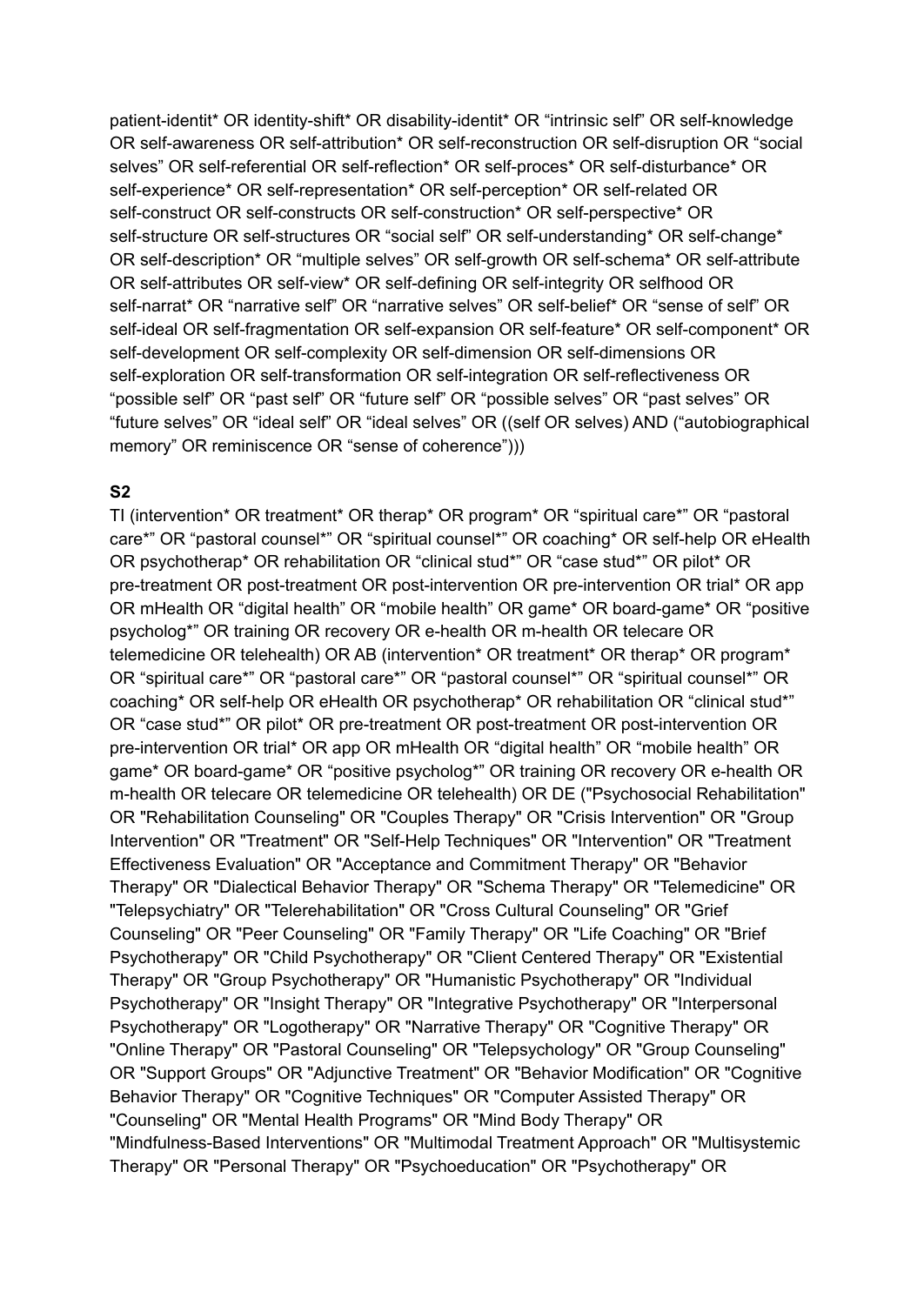"Rehabilitation" OR "Spiritual Care" OR "Strengths-Based Interventions" OR "Treatment Outcomes" OR "Treatment Barriers" OR "Video-Based Interventions" OR "Life Review" OR "Creative Arts Therapy" OR "Art Therapy" OR "Dance Therapy" OR "Music Therapy" OR "Psychodrama" OR "Sensitivity Training" OR "Reality Therapy" OR "Rational Emotive Behavior Therapy" OR "Psychodynamic Psychotherapy" OR "Play Therapy" OR "Emotion Focused Therapy" OR "Community Mental Health Services" OR "Community Counseling" OR "Mental Health Services" OR "Transdiagnostic Treatment" OR "Mental Health Program Evaluation" OR "Clinical Trials")

## **S3 → question 1 (Severe mental illness)**

TI ("severe mental\*" OR "chronic mental\*" OR "serious mental\*" OR "enduring mental\*" OR schizo\* OR psychotic\* OR psychosis\* OR bipolar\* OR manic-depress\* OR mania OR manic\*) OR AB ("severe mental\*" OR "chronic mental\*" OR "serious mental\*" OR "enduring mental\*" OR schizo\* OR psychotic\* OR psychosis\* OR bipolar\* OR manic-depress\* OR mania OR manic\*) OR DE "Bipolar Disorder" OR DE "Bipolar I Disorder" OR DE "Bipolar II Disorder" OR DE "Mania" OR DE "Chronic Mental Illness" OR DE "Chronic Psychosis" OR DE "Psychosis" OR DE "Affective Psychosis" OR DE "Chronic Psychosis" OR DE "Schizophrenia" OR DE "Serious Mental Illness"

## **S4 → question 2 (intellectual disability/brain injury)**

TI ("brain injur\*" OR "head injur\*" OR "head trauma\*" OR "brain trauma\*" OR concussion\* OR "subarachnoid hemorrhage\*" OR "subarachnoid haemorrhage\*" OR "brain hemorrhage\*" OR "brain haemorrhage\*" OR stroke OR TIA OR "transient ischemic attack\*" OR CVA OR "cerebrovascular accident\*" OR "intellectual disabilit\*" OR "intellectual impairment\*" OR "learning disabilit\*" OR "developmental disabilit\*" OR "Intellectual Development\* Disorder\*" OR (mental\* AND (retard\* OR deficient))) OR AB ("brain injur\*" OR "head injur\*" OR "head trauma\*" OR "brain trauma\*" OR concussion\* OR "subarachnoid hemorrhage\*" OR "subarachnoid haemorrhage\*" OR "brain hemorrhage\*" OR "brain haemorrhage\*" OR stroke OR TIA OR "transient ischemic attack\*" OR CVA OR "cerebrovascular accident\*" OR "intellectual disabilit\*" OR "intellectual impairment\*" OR "learning disabilit\*" OR "developmental disabilit\*" OR "Intellectual Development\* Disorder\*" OR (mental\* AND (retard\* OR deficient))) OR DE ("Traumatic Brain Injury" OR "Brain Injuries" OR "Cerebrovascular Disorders" OR "Cerebrovascular Accidents" OR "Intellectual Development Disorder")

# **Medline**

Retrieved via EBSCOhost Research Databases on 11/11/2021, without set limitations on the date range.

Limitations: We only searched for academic journals. The expander 'apply equivalent subjects' was not used.

For the search for the topic 'severe mental illness' S1, S2 and S3 were combined with the Boolean operator 'AND'. 1450 articles were retrieved with this search.

For the search for the topic 'acquired brain injury and intellectual disability' S1, S2 and S4 were combined with the Boolean operator 'AND'. 1165 articles were retrieved with this search.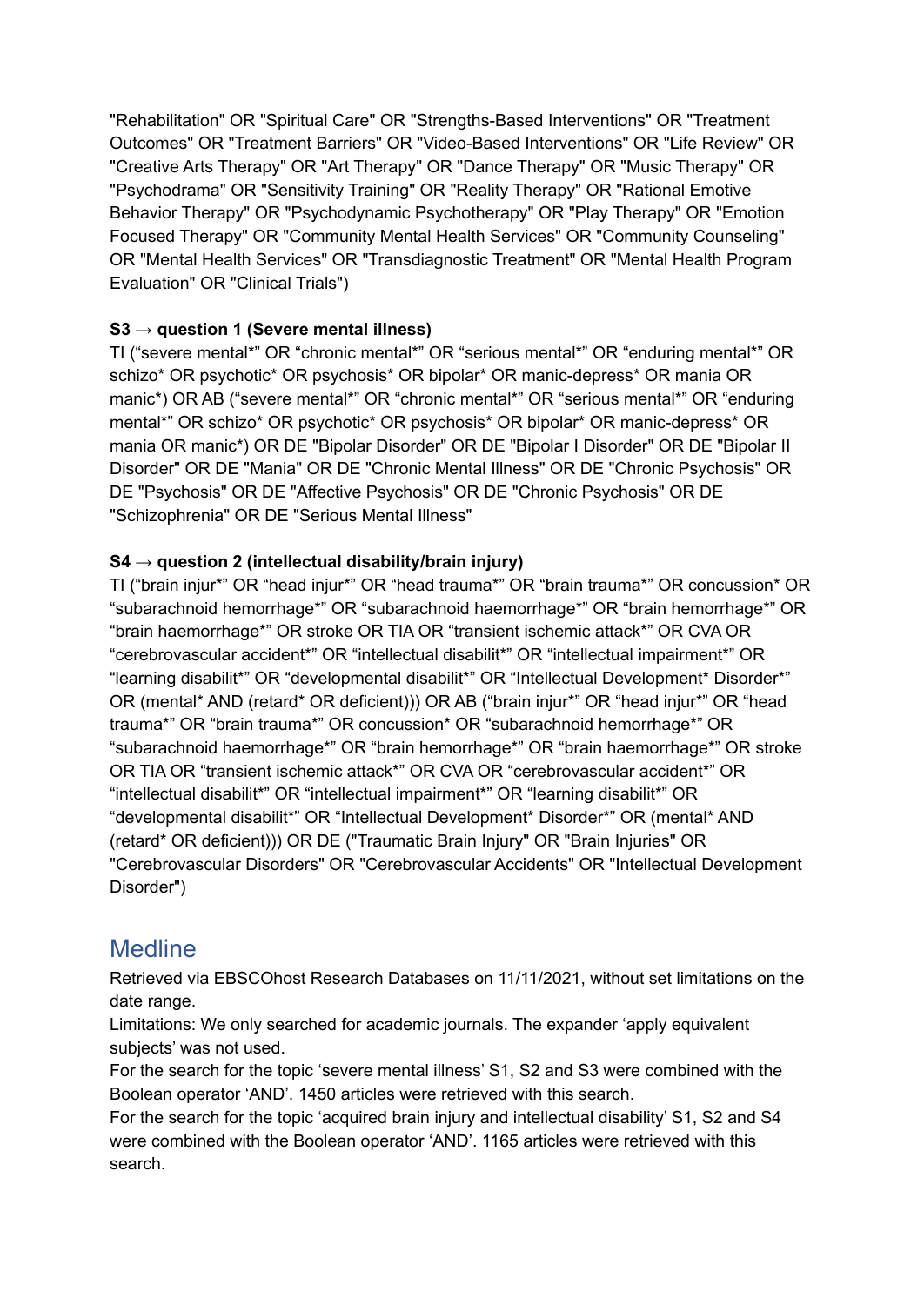#### **S1**

TI (identit\* OR self-identit\* OR engulfment OR self-concept\* OR "who am I" OR "dialogical self\*" OR "dialogical selves" OR self-estrangement OR self-disorder OR self-believes OR individuality OR selfhood OR "illness identification\*" OR illness-identit\* OR self-aspect\* OR self-image\* OR ego-identit\* OR identity-change\* OR identity-oriented OR identity-based OR patient-identit\* OR identity-shift\* OR disability-identit\* OR "intrinsic self" OR self-knowledge OR self-awareness OR self-attribution\* OR self-reconstruction OR self-disruption OR "social selves" OR self-referential OR self-reflection\* OR self-proces\* OR self-disturbance\* OR self-experience\* OR self-representation\* OR self-perception\* OR self-related OR self-construct OR self-constructs OR self-construction\* OR self-perspective\* OR self-structure OR self-structures OR "social self" OR self-understanding\* OR self-change\* OR self-fragmentation OR self-description\* OR "multiple selves" OR self-growth OR self-schema\* OR self-attribute OR self-attributes OR self-view\* OR self-defining OR self-integrity OR selfhood OR self-narrat<sup>\*</sup> OR "narrative self" OR "narrative selves" OR self-belief\* OR "sense of self" OR self-ideal OR self-expansion OR self-feature\* OR self-component\* OR self-development OR self-complexity OR self-dimension OR self-dimensions OR self-exploration OR self-transformation OR self-integration OR self-reflectiveness OR "possible self" OR "past self" OR "future self" OR "possible selves" OR "past selves" OR "future selves" OR "ideal self" OR "ideal selves" OR ((self OR selves) AND ("autobiographical memory" OR reminiscence OR "sense of coherence"))) OR AB (identit\* OR self-identit\* OR engulfment OR self-concept\* OR "who am I" OR "dialogical self\*" OR "dialogical selves" OR self-estrangement OR self-disorder OR self-believes OR individuality OR selfhood OR "illness identification\*" OR illness-identit\* OR self-aspect\* OR self-image\* OR ego-identit\* OR identity-change\* OR identity-oriented OR identity-based OR patient-identit\* OR identity-shift\* OR disability-identit\* OR "intrinsic self" OR self-knowledge OR self-awareness OR self-attribution\* OR self-reconstruction OR self-disruption OR "social selves" OR self-referential OR self-reflection\* OR self-proces\* OR self-disturbance\* OR self-experience\* OR self-representation\* OR self-perception\* OR self-related OR self-construct OR self-constructs OR self-construction\* OR self-perspective\* OR self-structure OR self-structures OR "social self" OR self-understanding\* OR self-change\* OR self-description\* OR "multiple selves" OR self-growth OR self-schema\* OR self-attribute OR self-attributes OR self-view\* OR self-defining OR self-integrity OR selfhood OR self-narrat\* OR "narrative self" OR "narrative selves" OR self-belief\* OR "sense of self" OR self-ideal OR self-fragmentation OR self-expansion OR self-feature\* OR self-component\* OR self-development OR self-complexity OR self-dimension OR self-dimensions OR self-exploration OR self-transformation OR self-integration OR self-reflectiveness OR "possible self" OR "past self" OR "future self" OR "possible selves" OR "past selves" OR "future selves" OR "ideal self" OR "ideal selves" OR ((self OR selves) AND ("autobiographical memory" OR reminiscence OR "sense of coherence")))

#### **S2**

TI (intervention\* OR treatment\* OR therap\* OR program\* OR "spiritual care\*" OR "pastoral care\*" OR "pastoral counsel\*" OR "spiritual counsel\*" OR coaching\* OR self-help OR eHealth OR psychotherap\* OR rehabilitation OR "clinical stud\*" OR "case stud\*" OR pilot\* OR pre-treatment OR post-treatment OR post-intervention OR pre-intervention OR trial\* OR app OR mHealth OR "digital health" OR "mobile health" OR game\* OR board-game\* OR "positive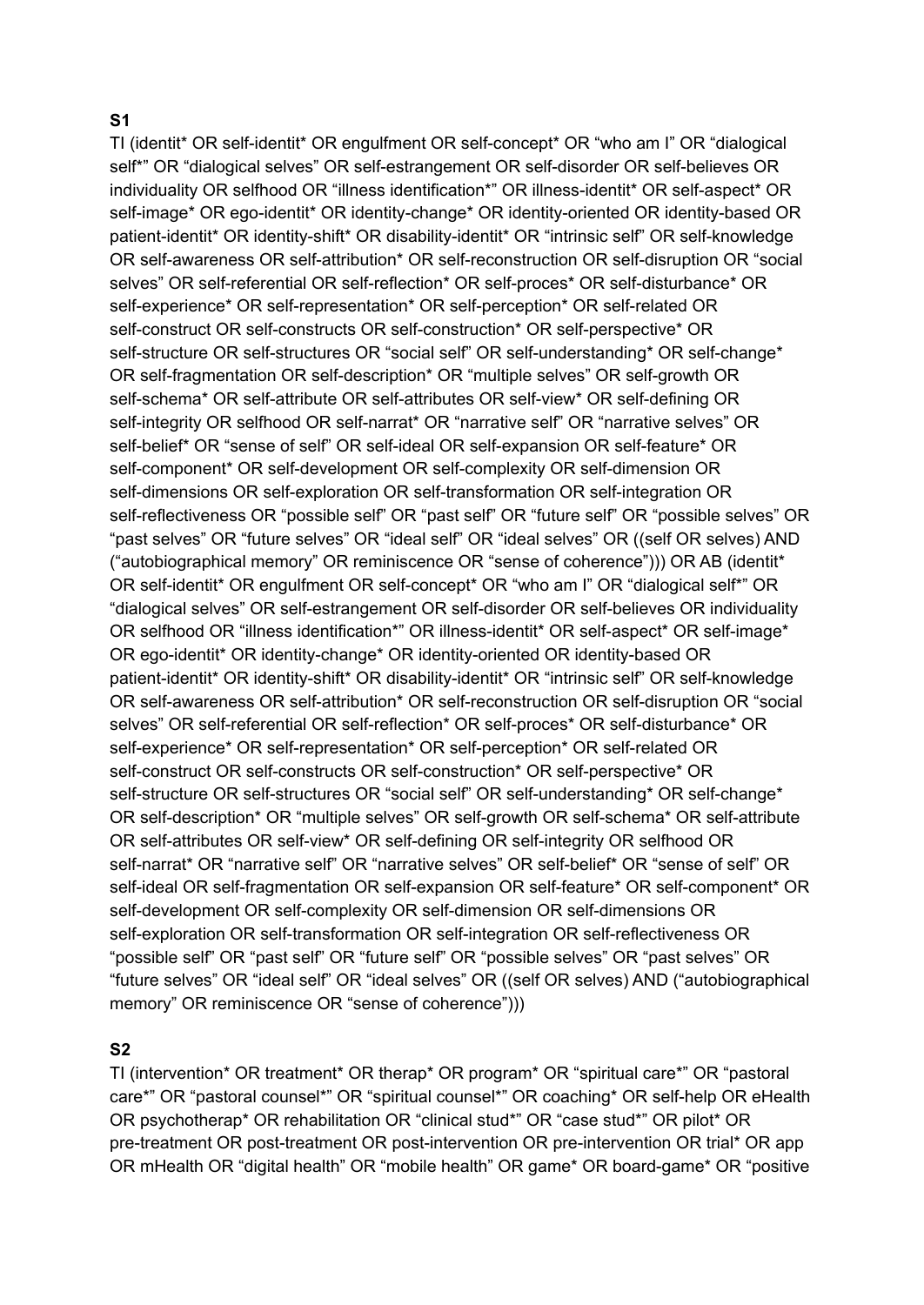psycholog\*" OR training OR recovery OR e-health OR m-health OR telecare OR telemedicine OR telehealth) OR AB (intervention\* OR treatment\* OR therap\* OR program\* OR "spiritual care\*" OR "pastoral care\*" OR "pastoral counsel\*" OR "spiritual counsel\*" OR coaching\* OR self-help OR eHealth OR psychotherap\* OR rehabilitation OR "clinical stud\*" OR "case stud\*" OR pilot\* OR pre-treatment OR post-treatment OR post-intervention OR pre-intervention OR trial\* OR app OR mHealth OR "digital health" OR "mobile health" OR game\* OR board-game\* OR "positive psycholog\*" OR training OR recovery OR e-health OR m-health OR telecare OR telemedicine OR telehealth) OR (MH "Couples Therapy") OR (MH "Marital Therapy") OR (MH "Crisis Intervention") OR (MH "Psychotherapy, Group+") OR (MH "Therapeutics") OR (MH "Self-Help Groups") OR (MH "Psychosocial Intervention") OR (MH "Internet-Based Intervention") OR (MH "Treatment Outcome") OR (MH "Acceptance and Commitment Therapy") OR (MH "Behavior Therapy+") OR (MH "Dialectical Behavior Therapy") OR (MH "Cognitive Behavioral Therapy+") OR (MH "Schema Therapy") OR (MH "Telemedicine+") OR (MH "Telerehabilitation") OR (MH "Culturally Competent Care") OR (MH "Family Therapy") OR (MH "Psychotherapy, Brief") OR (MH "Person-Centered Psychotherapy") OR (MH "Psychotherapy+") OR (MH "Logotherapy") OR (MH "Narrative Therapy") OR (MH "Pastoral Care") OR (MH "Counseling+") OR (MH "National Health Programs+") OR (MH "Mind-Body Therapies+") OR (MH "Mindfulness") OR (MH "Combined Modality Therapy") OR (MH "Rehabilitation+") OR (MH "Spiritual Therapies") OR (MH "Art Therapy") OR (MH "Music Therapy") OR (MH "Dance Therapy") OR (MH "Psychodrama") OR (MH "Sensitivity Training Groups") OR (MH "Reality Therapy") OR (MH "Psychotherapy, Rational-Emotive") OR (MH "Psychotherapy, Psychodynamic") OR (MH "Play Therapy") OR (MH "Emotion-Focused Therapy") OR (MH "Community Mental Health Services") OR (MH "Mental Health Services") OR (MH "Program Evaluation") OR (MH "Clinical Trials as Topic+")

## **S3 → question 1 (Severe mental illness)**

TI ("severe mental\*" OR "chronic mental\*" OR "serious mental\*" OR "enduring mental\*" OR schizo\* OR psychotic\* OR psychosis\* OR bipolar\* OR manic-depress\* OR mania OR manic\*) OR AB ("severe mental\*" OR "chronic mental\*" OR "serious mental\*" OR "enduring mental\*" OR schizo\* OR psychotic\* OR psychosis\* OR bipolar\* OR manic-depress\* OR mania OR manic\*) OR (MH "Bipolar Disorder") OR (MH "Mania") OR (MH "Psychotic Disorders") OR (MH "Schizophrenia Spectrum and Other Psychotic Disorders") OR (MH "Affective Disorders, Psychotic") OR (MH "Schizophrenia") OR (MH "Shared Paranoid Disorder") OR (MH "Schizophrenia, Paranoid") OR (MH "Schizophrenia, Disorganized") OR (MH "Schizophrenia, Catatonic")

## **S4 → question 2 (intellectual disability/brain injury)**

TI ("brain injur\*" OR "head injur\*" OR "head trauma\*" OR "brain trauma\*" OR concussion\* OR "subarachnoid hemorrhage\*" OR "subarachnoid haemorrhage\*" OR "brain hemorrhage\*" OR "brain haemorrhage\*" OR stroke OR TIA OR "transient ischemic attack\*" OR CVA OR "cerebrovascular accident\*" OR "intellectual disabilit\*" OR "intellectual impairment\*" OR "learning disabilit\*" OR "developmental disabilit\*" OR "Intellectual Development\* Disorder\*" OR (mental\* AND (retard\* OR deficient))) OR AB ("brain injur\*" OR "head injur\*" OR "head trauma\*" OR "brain trauma\*" OR concussion\* OR "subarachnoid hemorrhage\*" OR "subarachnoid haemorrhage\*" OR "brain hemorrhage\*" OR "brain haemorrhage\*" OR stroke OR TIA OR "transient ischemic attack\*" OR CVA OR "cerebrovascular accident\*" OR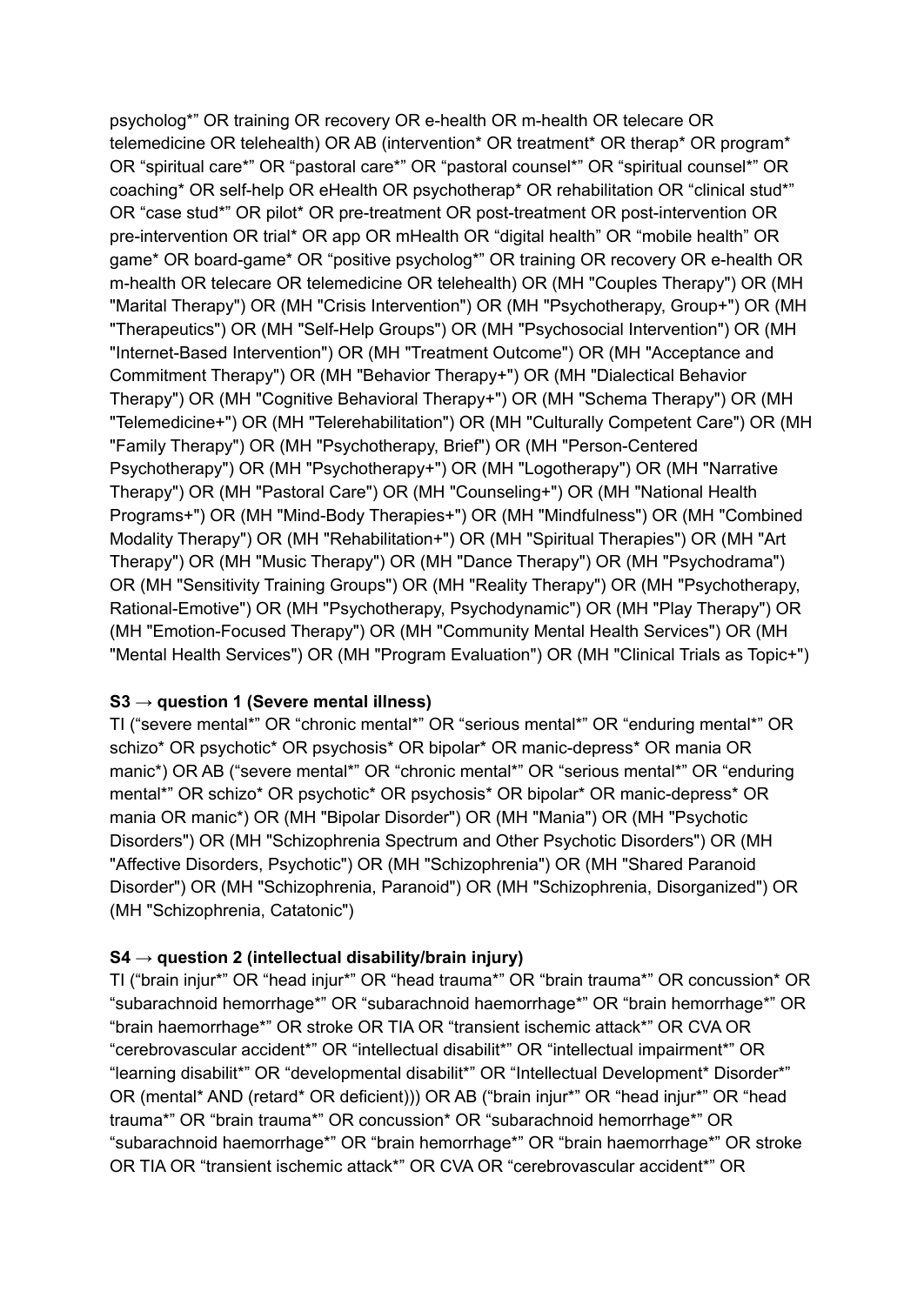"intellectual disabilit\*" OR "intellectual impairment\*" OR "learning disabilit\*" OR "developmental disabilit\*" OR "Intellectual Development\* Disorder\*" OR (mental\* AND (retard\* OR deficient))) OR (MH "Brain Injury, Chronic+") OR (MH "Brain Injuries+") OR (MH "Brain Injuries, Traumatic+") OR (MH "Cerebrovascular Trauma+") OR (MH "Brain Injuries, Diffuse+") OR (MH "Intellectual Disability+")

# Academic search premier

Retrieved via EBSCOhost Research Databases on 11/11/2021, without set limitations on the date range.

Limitations: No limitations were used. The expander 'apply equivalent subjects' was not used.

For the search for the topic 'severe mental illness' S1, S2 and S3 were combined with the Boolean operator 'AND'. 1228 articles were retrieved with this search.

For the search for the topic 'acquired brain injury and intellectual disability' S1, S2 and S4 were combined with the Boolean operator 'AND'. 1005 articles were retrieved with this search.

## **S1**

TI (identit\* OR self-identit\* OR engulfment OR self-concept\* OR "who am I" OR "dialogical self\*" OR "dialogical selves" OR self-estrangement OR self-disorder OR self-believes OR individuality OR selfhood OR "illness identification\*" OR illness-identit\* OR self-aspect\* OR self-image\* OR ego-identit\* OR identity-change\* OR identity-oriented OR identity-based OR patient-identit\* OR identity-shift\* OR disability-identit\* OR "intrinsic self" OR self-knowledge OR self-awareness OR self-attribution\* OR self-reconstruction OR self-disruption OR "social selves" OR self-referential OR self-reflection\* OR self-proces\* OR self-disturbance\* OR self-experience\* OR self-representation\* OR self-perception\* OR self-related OR self-construct OR self-constructs OR self-construction\* OR self-perspective\* OR self-structure OR self-structures OR "social self" OR self-understanding\* OR self-change\* OR self-fragmentation OR self-description\* OR "multiple selves" OR self-growth OR self-schema\* OR self-attribute OR self-attributes OR self-view\* OR self-defining OR self-integrity OR selfhood OR self-narrat\* OR "narrative self" OR "narrative selves" OR self-belief\* OR "sense of self" OR self-ideal OR self-expansion OR self-feature\* OR self-component\* OR self-development OR self-complexity OR self-dimension OR self-dimensions OR self-exploration OR self-transformation OR self-integration OR self-reflectiveness OR "possible self" OR "past self" OR "future self" OR "possible selves" OR "past selves" OR "future selves" OR "ideal self" OR "ideal selves" OR ((self OR selves) AND ("autobiographical memory" OR reminiscence OR "sense of coherence"))) OR AB (identit\* OR self-identit\* OR engulfment OR self-concept\* OR "who am I" OR "dialogical self\*" OR "dialogical selves" OR self-estrangement OR self-disorder OR self-believes OR individuality OR selfhood OR "illness identification\*" OR illness-identit\* OR self-aspect\* OR self-image\* OR ego-identit\* OR identity-change\* OR identity-oriented OR identity-based OR patient-identit\* OR identity-shift\* OR disability-identit\* OR "intrinsic self" OR self-knowledge OR self-awareness OR self-attribution\* OR self-reconstruction OR self-disruption OR "social selves" OR self-referential OR self-reflection\* OR self-proces\* OR self-disturbance\* OR self-experience\* OR self-representation\* OR self-perception\* OR self-related OR self-construct OR self-constructs OR self-construction\* OR self-perspective\* OR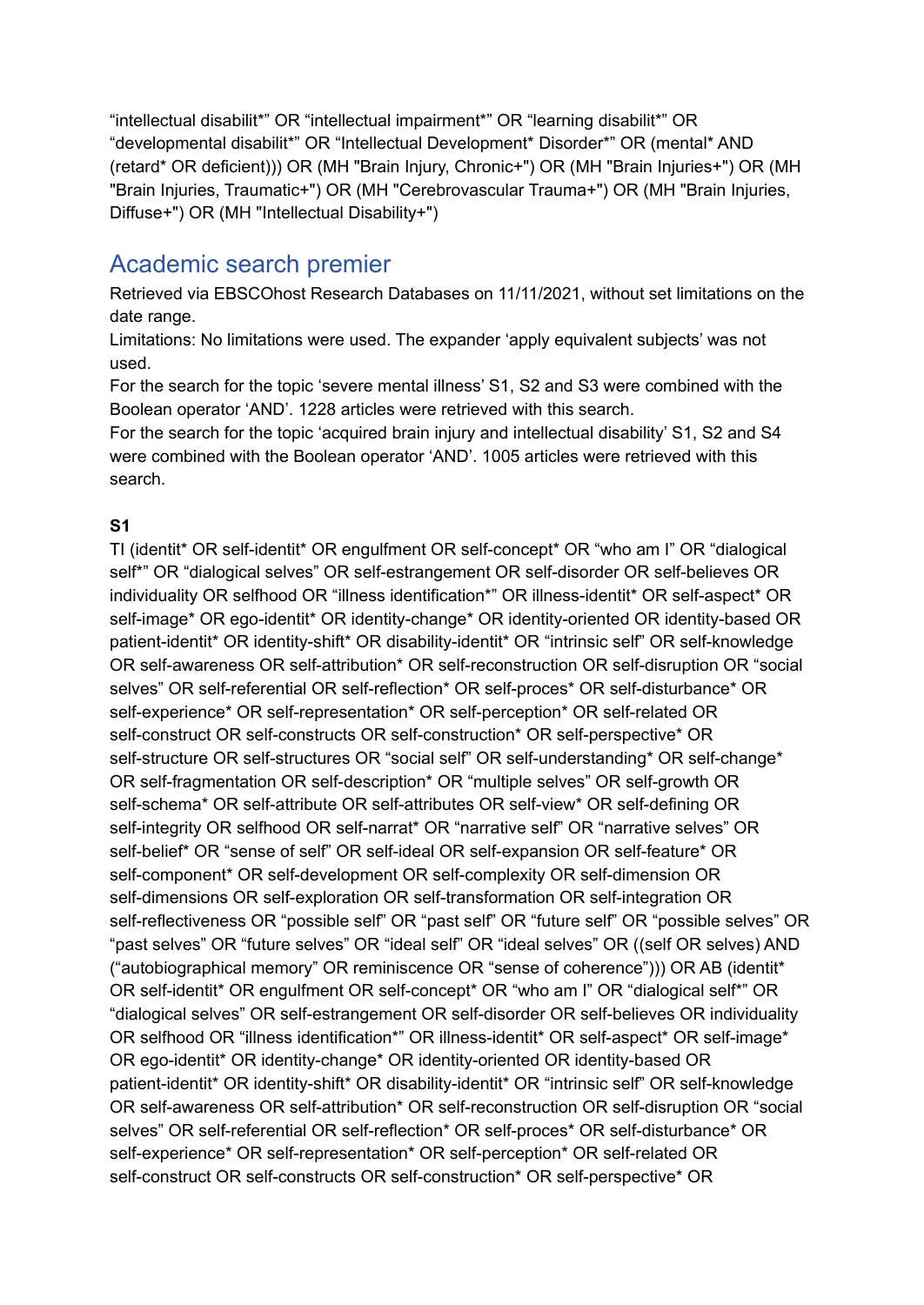self-structure OR self-structures OR "social self" OR self-understanding\* OR self-change\* OR self-description\* OR "multiple selves" OR self-growth OR self-schema\* OR self-attribute OR self-attributes OR self-view\* OR self-defining OR self-integrity OR selfhood OR self-narrat\* OR "narrative self" OR "narrative selves" OR self-belief\* OR "sense of self" OR self-ideal OR self-fragmentation OR self-expansion OR self-feature\* OR self-component\* OR self-development OR self-complexity OR self-dimension OR self-dimensions OR self-exploration OR self-transformation OR self-integration OR self-reflectiveness OR "possible self" OR "past self" OR "future self" OR "possible selves" OR "past selves" OR "future selves" OR "ideal self" OR "ideal selves" OR ((self OR selves) AND ("autobiographical memory" OR reminiscence OR "sense of coherence")))

#### **S2**

TI (intervention\* OR treatment\* OR therap\* OR program\* OR "spiritual care\*" OR "pastoral care\*" OR "pastoral counsel\*" OR "spiritual counsel\*" OR coaching\* OR self-help OR eHealth OR psychotherap\* OR rehabilitation OR "clinical stud\*" OR "case stud\*" OR pilot\* OR pre-treatment OR post-treatment OR post-intervention OR pre-intervention OR trial\* OR app OR mHealth OR "digital health" OR "mobile health" OR game\* OR board-game\* OR "positive psycholog\*" OR training OR recovery OR e-health OR m-health OR telecare OR telemedicine OR telehealth) OR AB (intervention\* OR treatment\* OR therap\* OR program\* OR "spiritual care\*" OR "pastoral care\*" OR "pastoral counsel\*" OR "spiritual counsel\*" OR coaching\* OR self-help OR eHealth OR psychotherap\* OR rehabilitation OR "clinical stud\*" OR "case stud\*" OR pilot\* OR pre-treatment OR post-treatment OR post-intervention OR pre-intervention OR trial\* OR app OR mHealth OR "digital health" OR "mobile health" OR game\* OR board-game\* OR "positive psycholog\*" OR training OR recovery OR e-health OR m-health OR telecare OR telemedicine OR telehealth) OR DE ("REHABILITATION" OR "NEUROPSYCHOLOGICAL rehabilitation" OR "PEER counseling in rehabilitation" OR "REHABILITATION counseling" OR "COUPLES therapy" OR "CRISIS intervention (Mental health services)" OR "FAMILY psychotherapy" OR "BOWENIAN family therapy" OR "CONTEXTUAL therapy" OR "ECOLOGICAL family therapy" OR "MARITAL psychotherapy" OR "MUSIC therapy for families" OR "RESILIENT therapy" OR "STRATEGIC family psychotherapy" OR "STRUCTURAL family psychotherapy" OR "SYSTEMIC therapy (Family therapy)" OR "GROUP psychotherapy" OR "COUPLES therapy" OR "FAMILY psychotherapy" OR "GROUP psychoanalysis" OR "SOCIODRAMA" OR "GROUP psychotherapy for teenagers" OR "GROUP psychotherapy for older people" OR "GROUP psychotherapy for youth" OR "GROUP psychotherapy for children" OR "GROUP play therapy" OR "MULTIPLE psychotherapy" OR "TREATMENT of drug addiction" OR "SUBSTANCE abuse treatment" OR "SUPPORT groups" OR "SELF-help materials" OR "SELF-help techniques" OR "SELF-help programs" OR "SUPPORT groups -- Activity programs" OR "TREATMENT effectiveness" OR "TREATMENT failure" OR "ACCEPTANCE & commitment therapy" OR "BEHAVIOR therapy" OR "BEHAVIOR therapy for children" OR "DIALECTICAL behavior therapy" OR "BEHAVIOR therapy for older people" OR "COGNITIVE therapy" OR "COGNITIVE-analytic therapy" OR "COGNITIVE-experiential psychotherapy" OR "METACOGNITIVE therapy" OR "MINDFULNESS-based cognitive therapy" OR "RATIONAL emotive behavior therapy" OR "SCHEMA therapy" OR "TRAUMA-focused cognitive behavioral therapy" OR "BEHAVIOR therapy for teenagers" OR "TRAUMA-focused cognitive behavioral therapy" OR "SYSTEMIC therapy (Family therapy)"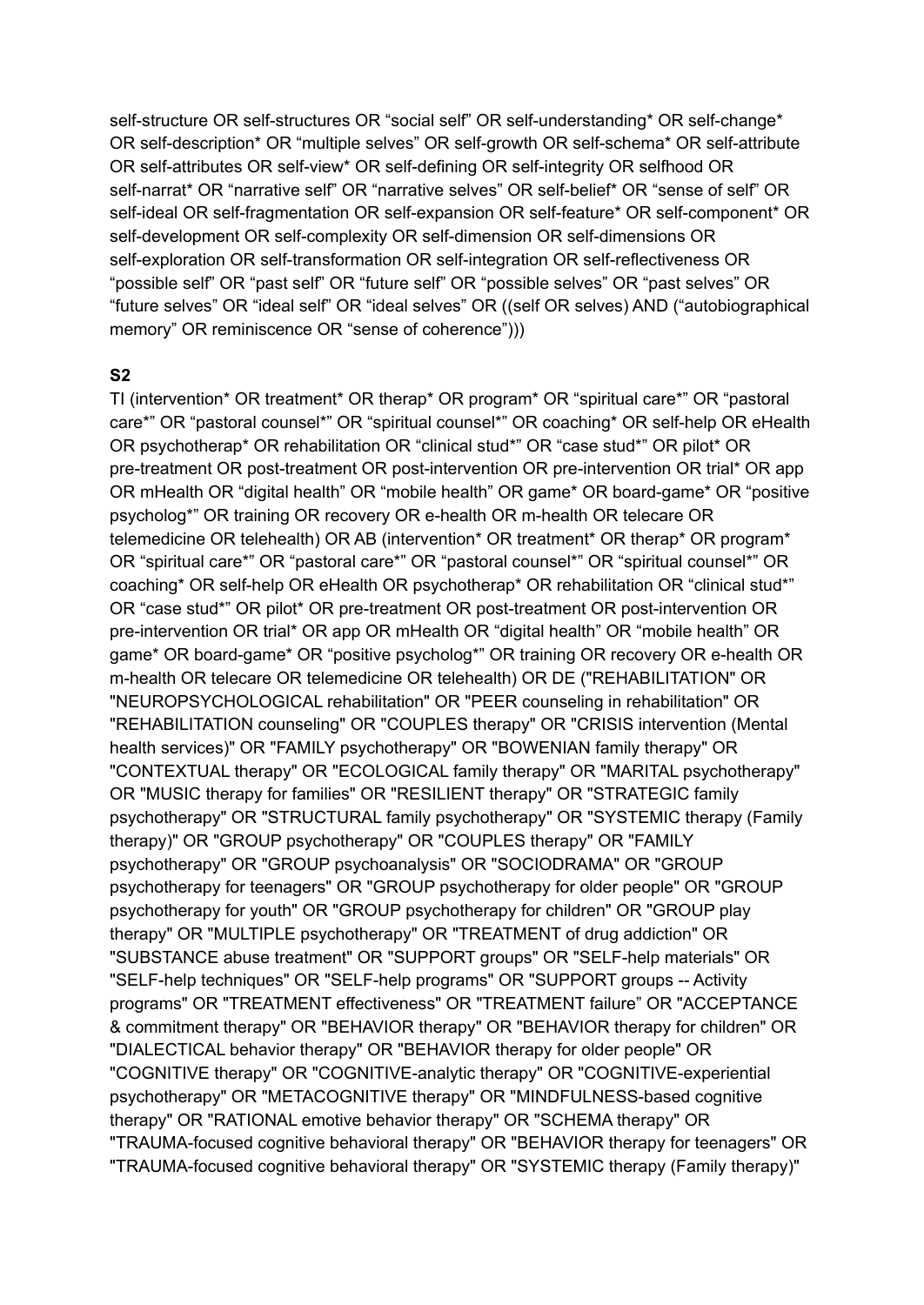OR "SCHEMA therapy" OR "TELEMEDICINE" OR "TELEREHABILITATION" OR "TELEPSYCHIATRY" OR "CROSS-cultural counseling" OR "GRIEF therapy" OR "PEER counseling in rehabilitation" OR "PEER counseling" OR "CROSS-cultural counseling" OR "FAMILY counseling" OR "GROUP counseling" OR "HUMANISTIC counseling" OR "PEER counseling" OR "PSYCHOANALYTIC counseling" OR "REHABILITATION counseling" OR "PSYCHOTHERAPY" OR "SYSTEMIC therapy (Family therapy)" OR "FAMILY psychotherapy" OR "CONTEXTUAL therapy" OR "PSYCHOTHERAPY" OR "ADOLESCENT psychotherapy" OR "ART therapy" OR "BRIEF psychotherapy" OR "CHILD psychotherapy" OR "CLIENT-centered psychotherapy" OR "COGNITIVE therapy" OR "COMMUNICATIVE psychotherapy" OR "DRAMA therapy" OR "ECLECTIC psychotherapy" OR "EMOTION-focused therapy" OR "EXISTENTIAL psychotherapy" OR "INTENSIVE psychotherapy" OR "INTERPERSONAL psychotherapy" OR "LOGOTHERAPY" OR "MIND & body therapies" OR "MULTIPLE psychotherapy" OR "PHOTOGRAPHY in psychotherapy" OR "POETRY therapy" OR "PSYCHODYNAMIC psychotherapy" OR "SINGLE-session psychotherapy" OR "PSYCHOTHERAPY for older people" OR "BEHAVIOR therapy for older people" OR "GROUP psychotherapy" OR "COUPLES therapy" OR "FAMILY psychotherapy" OR "GROUP psychoanalysis" OR "SOCIODRAMA" OR "EXPERIENTIAL psychotherapy for children" OR "EXPERIENTIAL psychotherapy" OR "COGNITIVE-experiential psychotherapy" OR "COMPUTER-assisted psychotherapy" OR "COGNITIVE-experiential psychotherapy" OR "CHILD psychotherapy" OR "ART therapy for children" OR "BEHAVIOR therapy for children" OR "COGNITIVE therapy for children" OR "DEVELOPMENTAL therapy for children" OR "EXPERIENTIAL psychotherapy for children" OR "GROUP psychotherapy for children" OR "PLAY therapy" OR "PSYCHODYNAMIC psychotherapy for children" OR "SOLUTION-focused therapy for children" OR "RATIONAL emotive behavior therapy" OR "PSYCHOTHERAPY practice" OR "GROUP psychotherapy methodology" OR "GROUP psychotherapy for teenagers" OR "GROUP psychotherapy for older people" OR "TELEPSYCHOLOGY" OR "INTERNET in psychotherapy" OR "TELEPHONE in psychotherapy" OR "FAMILY psychotherapy" OR "LOGOTHERAPY" OR "NARRATIVE therapy" OR "CREATIVE reminiscence therapy" OR "COGNITIVE therapy" OR "METACOGNITIVE therapy" OR "MINDFULNESS-based cognitive therapy" OR "RATIONAL emotive behavior therapy" OR "SCHEMA therapy" OR "TRAUMA-focused cognitive behavioral therapy" OR "TRAUMA-focused cognitive behavioral therapy" OR "MINDFULNESS-based cognitive therapy" OR "COGNITIVE-analytic therapy" OR "COGNITIVE therapy for teenagers" OR "COGNITIVE therapy for children" OR "SCHEMA therapy" OR "SPIRITUAL care (Medical care)" OR "PASTORAL counseling" OR "PSYCHOEDUCATION"OR "PSYCHOTHERAPY" OR "ADOLESCENT psychotherapy" OR "ART therapy" OR "CREATIVE reminiscence therapy" OR "ART therapy for teenagers" OR "ART therapy for older people" OR "ART therapy for children" OR "ART therapy for youth" OR "EXPRESSIVE arts therapy" OR "MUSIC therapy" OR "DANCE therapy" OR "AUTHENTIC movement (Dance therapy)" OR "MUSIC therapy" OR "EMOTION-focused therapy" OR "DANCE therapy" OR "MENTAL health services -- Evaluation" OR "TREATMENT effectiveness" OR "TREATMENT failure" OR "CLINICAL trials -- Evaluation")

#### **S3 → question 1 (Severe mental illness)**

TI ("severe mental\*" OR "chronic mental\*" OR "serious mental\*" OR "enduring mental\*" OR schizo\* OR psychotic\* OR psychosis\* OR bipolar\* OR manic-depress\* OR mania OR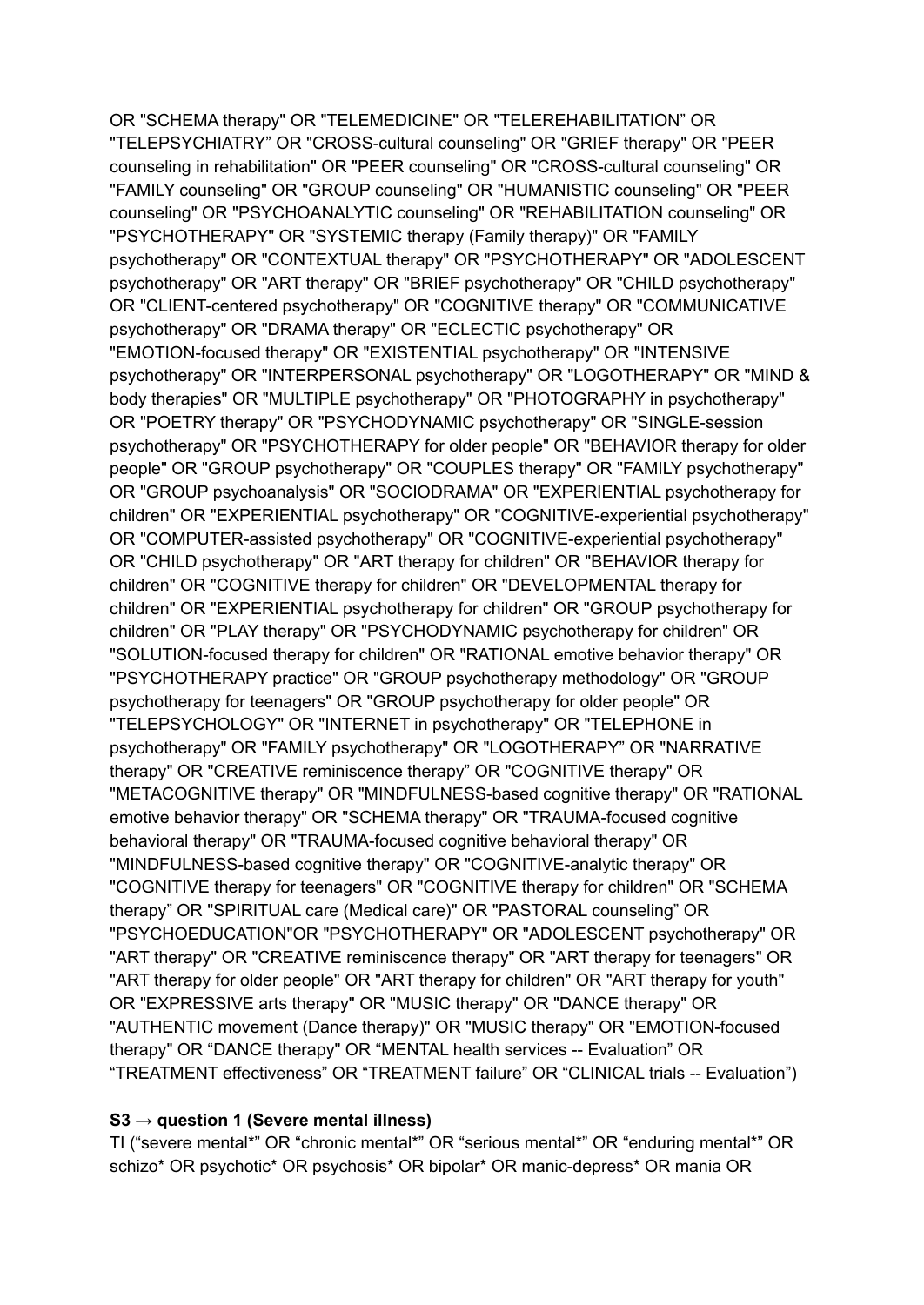manic\*) OR AB ("severe mental\*" OR "chronic mental\*" OR "serious mental\*" OR "enduring mental\*" OR schizo\* OR psychotic\* OR psychosis\* OR bipolar\* OR manic-depress\* OR mania OR manic\*) OR DE "PEOPLE with bipolar disorder" OR DE "BIPOLAR disorder in children" OR DE "BIPOLAR disorder in adolescence" OR DE "PSYCHOSES" OR DE "BIPOLAR disorder" OR DE "MANIA" OR DE "PSYCHOTIC depression" OR DE "SCHIZOAFFECTIVE disorders" OR DE "SCHIZOPHRENIA" OR DE "SCHIZOPHRENIA in children" OR DE "SCHIZOPHRENIA treatment" OR DE "SCHIZOPHRENIA in adolescence"

## **S4 → question 2 (intellectual disability/brain injury)**

TI ("brain injur\*" OR "head injur\*" OR "head trauma\*" OR "brain trauma\*" OR concussion\* OR "subarachnoid hemorrhage\*" OR "subarachnoid haemorrhage\*" OR "brain hemorrhage\*" OR "brain haemorrhage\*" OR stroke OR TIA OR "transient ischemic attack\*" OR CVA OR "cerebrovascular accident\*" OR "intellectual disabilit\*" OR "intellectual impairment\*" OR "learning disabilit\*" OR "developmental disabilit\*" OR "Intellectual Development\* Disorder\*" OR (mental\* AND (retard\* OR deficient))) OR AB ("brain injur\*" OR "head injur\*" OR "head trauma\*" OR "brain trauma\*" OR concussion\* OR "subarachnoid hemorrhage\*" OR "subarachnoid haemorrhage\*" OR "brain hemorrhage\*" OR "brain haemorrhage\*" OR stroke OR TIA OR "transient ischemic attack\*" OR CVA OR "cerebrovascular accident\*" OR "intellectual disabilit\*" OR "intellectual impairment\*" OR "learning disabilit\*" OR "developmental disabilit\*" OR "Intellectual Development\* Disorder\*" OR (mental\* AND (retard\* OR deficient))) OR DE "BRAIN injuries" OR DE "CEREBRAL hemorrhage" OR DE "CEREBRAL infarction" OR DE "CEREBRAL ischemia" OR DE "STROKE" OR DE "CEREBROVASCULAR disease" OR DE "MENTAL disabilities"

# CINAHL

Retrieved via EBSCOhost Research Databases on 11/11/2021, without set limitations on the date range.

Limitations: We only searched for academic journals and dissertations (filtered via 'source type'), thereby filtering out CEU's and magazines. No limitations were used. The expander 'apply equivalent subjects' was not used.

For the search for the topic 'severe mental illness' S1, S2 and S3 were combined with the Boolean operator 'AND'. 710 articles were retrieved with this search.

For the search for the topic 'acquired brain injury and intellectual disability' S1, S2 and S4 were combined with the Boolean operator 'AND'. 809 articles were retrieved with this search.

## **S1**

TI (identit\* OR self-identit\* OR engulfment OR self-concept\* OR "who am I" OR "dialogical self\*" OR "dialogical selves" OR self-estrangement OR self-disorder OR self-believes OR individuality OR selfhood OR "illness identification\*" OR illness-identit\* OR self-aspect\* OR self-image\* OR ego-identit\* OR identity-change\* OR identity-oriented OR identity-based OR patient-identit\* OR identity-shift\* OR disability-identit\* OR "intrinsic self" OR self-knowledge OR self-awareness OR self-attribution\* OR self-reconstruction OR self-disruption OR "social selves" OR self-referential OR self-reflection\* OR self-proces\* OR self-disturbance\* OR self-experience\* OR self-representation\* OR self-perception\* OR self-related OR self-construct OR self-constructs OR self-construction\* OR self-perspective\* OR self-structure OR self-structures OR "social self" OR self-understanding\* OR self-change\*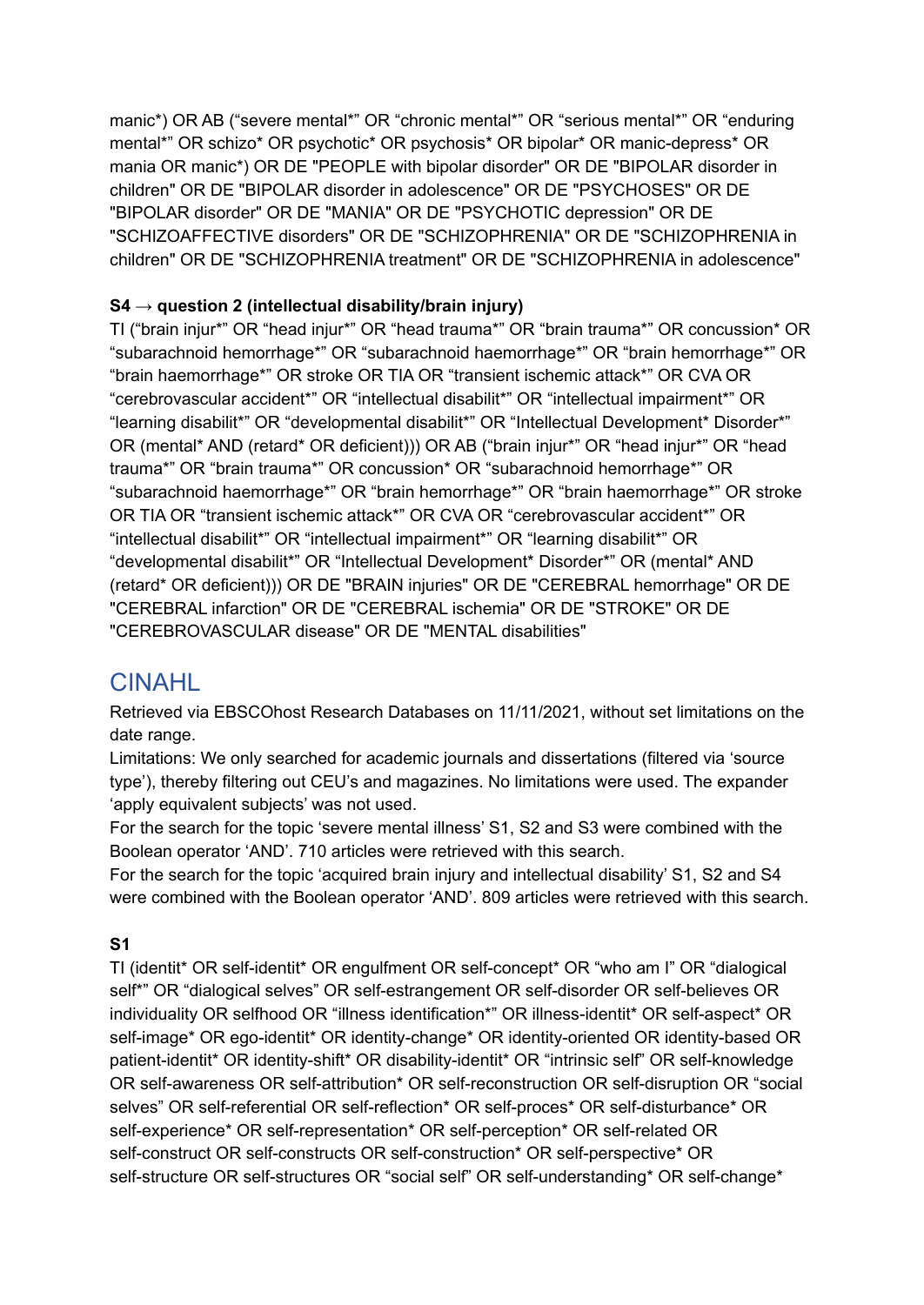OR self-fragmentation OR self-description\* OR "multiple selves" OR self-growth OR self-schema\* OR self-attribute OR self-attributes OR self-view\* OR self-defining OR self-integrity OR selfhood OR self-narrat\* OR "narrative self" OR "narrative selves" OR self-belief\* OR "sense of self" OR self-ideal OR self-expansion OR self-feature\* OR self-component\* OR self-development OR self-complexity OR self-dimension OR self-dimensions OR self-exploration OR self-transformation OR self-integration OR self-reflectiveness OR "possible self" OR "past self" OR "future self" OR "possible selves" OR "past selves" OR "future selves" OR "ideal self" OR "ideal selves" OR ((self OR selves) AND ("autobiographical memory" OR reminiscence OR "sense of coherence"))) OR AB (identit\* OR self-identit\* OR engulfment OR self-concept\* OR "who am I" OR "dialogical self\*" OR "dialogical selves" OR self-estrangement OR self-disorder OR self-believes OR individuality OR selfhood OR "illness identification\*" OR illness-identit\* OR self-aspect\* OR self-image\* OR ego-identit\* OR identity-change\* OR identity-oriented OR identity-based OR patient-identit\* OR identity-shift\* OR disability-identit\* OR "intrinsic self" OR self-knowledge OR self-awareness OR self-attribution\* OR self-reconstruction OR self-disruption OR "social selves" OR self-referential OR self-reflection\* OR self-proces\* OR self-disturbance\* OR self-experience\* OR self-representation\* OR self-perception\* OR self-related OR self-construct OR self-constructs OR self-construction\* OR self-perspective\* OR self-structure OR self-structures OR "social self" OR self-understanding\* OR self-change\* OR self-description\* OR "multiple selves" OR self-growth OR self-schema\* OR self-attribute OR self-attributes OR self-view\* OR self-defining OR self-integrity OR selfhood OR self-narrat\* OR "narrative self" OR "narrative selves" OR self-belief\* OR "sense of self" OR self-ideal OR self-fragmentation OR self-expansion OR self-feature\* OR self-component\* OR self-development OR self-complexity OR self-dimension OR self-dimensions OR self-exploration OR self-transformation OR self-integration OR self-reflectiveness OR "possible self" OR "past self" OR "future self" OR "possible selves" OR "past selves" OR "future selves" OR "ideal self" OR "ideal selves" OR ((self OR selves) AND ("autobiographical memory" OR reminiscence OR "sense of coherence")))

#### **S2**

TI (intervention\* OR treatment\* OR therap\* OR program\* OR "spiritual care\*" OR "pastoral care\*" OR "pastoral counsel\*" OR "spiritual counsel\*" OR coaching\* OR self-help OR eHealth OR psychotherap\* OR rehabilitation OR "clinical stud\*" OR "case stud\*" OR pilot\* OR pre-treatment OR post-treatment OR post-intervention OR pre-intervention OR trial\* OR app OR mHealth OR "digital health" OR "mobile health" OR game\* OR board-game\* OR "positive psycholog\*" OR training OR recovery OR e-health OR m-health OR telecare OR telemedicine OR telehealth) OR AB (intervention\* OR treatment\* OR therap\* OR program\* OR "spiritual care\*" OR "pastoral care\*" OR "pastoral counsel\*" OR "spiritual counsel\*" OR coaching\* OR self-help OR eHealth OR psychotherap\* OR rehabilitation OR "clinical stud\*" OR "case stud\*" OR pilot\* OR pre-treatment OR post-treatment OR post-intervention OR pre-intervention OR trial\* OR app OR mHealth OR "digital health" OR "mobile health" OR game\* OR board-game\* OR "positive psycholog\*" OR training OR recovery OR e-health OR m-health OR telecare OR telemedicine OR telehealth) OR MH ("Rehabilitation, Psychosocial" OR "Couples Counseling" OR "Crisis Intervention" OR "Internet-Based Intervention" OR "Family Therapy" OR "Psychotherapy, Group" OR "Substance Use Rehabilitation Programs" OR "Support Groups" OR "Early Intervention" OR "Psychosocial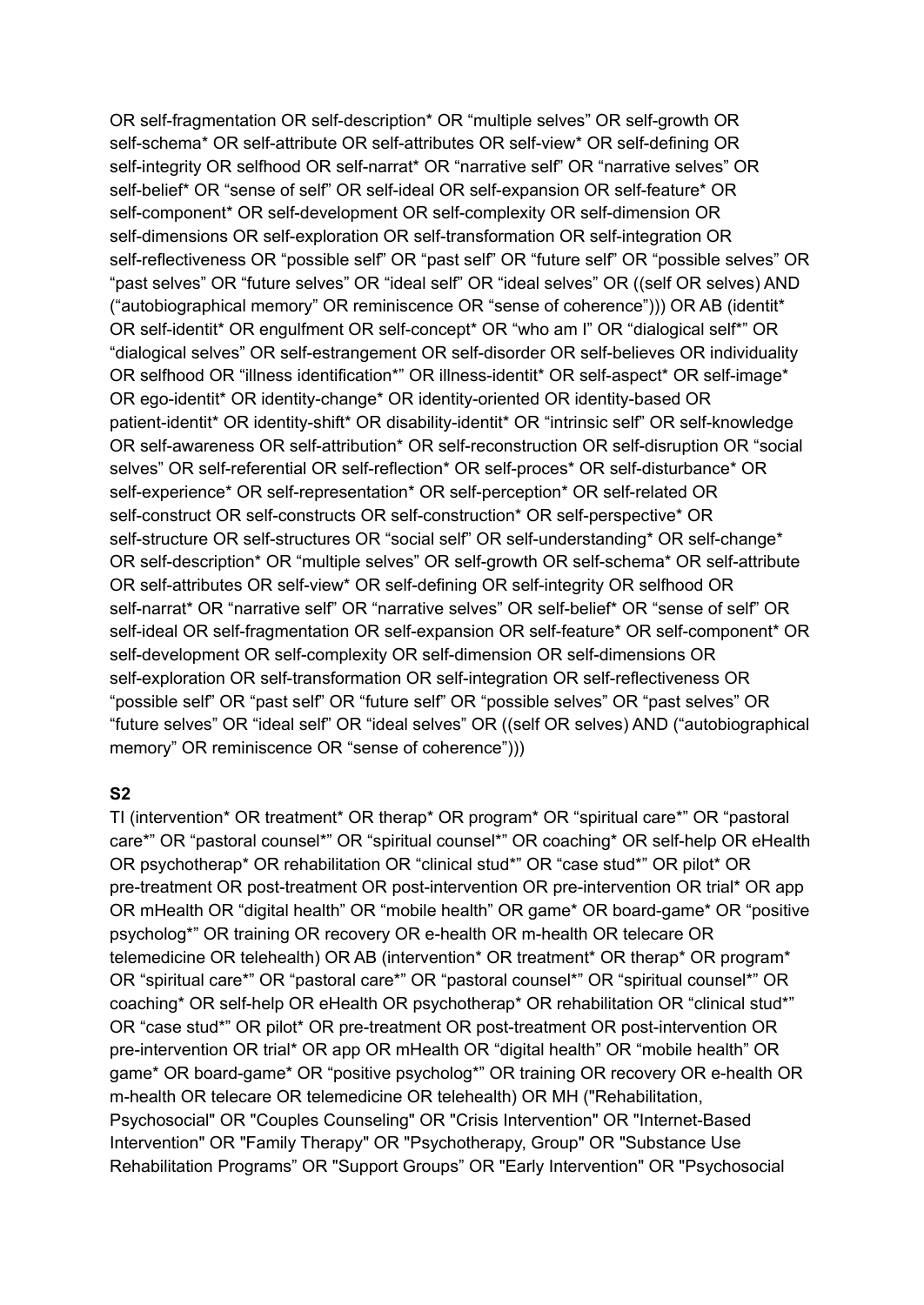Intervention" OR "Intervention Trials" OR "Treatment Outcomes" OR "Acceptance and Commitment Therapy" OR "Behavior Therapy" OR "Dialectical Behavior Therapy" OR "Cognitive Therapy" OR "Schema Therapy" OR "Telemedicine" OR "Telepsychiatry" OR "Telerehabilitation" OR "Telehealth" OR "Psychodrama" OR "Transcultural Care" OR "Counseling" OR "Peer Counseling" OR "Reminiscence Therapy" OR "Reminiscence Therapy (Iowa NIC)" OR "Psychotherapy, Brief" OR "Psychotherapy, Psychodynamic" OR "Interpersonal Psychotherapy" OR "Psychotherapy" OR "Art Therapy" OR "Dance Therapy" OR "Music Therapy" OR "Play Therapy" OR "Reality Therapy" OR "Patient Centered Care" OR "Spiritual Care" OR "Behavior Modification" OR "Therapy, Computer Assisted" OR "Outpatient Service" OR "Psychoeducation" OR "Rehabilitation" OR "Community Mental Health Services" OR "Community Mental Health Nursing" OR "Mental Health Services" OR "Program Evaluation" OR "Clinical Trials+" OR "Treatment Outcomes")

## **S3 → question 1 (Severe mental illness)**

TI ("severe mental\*" OR "chronic mental\*" OR "serious mental\*" OR "enduring mental\*" OR schizo\* OR psychotic\* OR psychosis\* OR bipolar\* OR manic-depress\* OR mania OR manic\*) OR AB ("severe mental\*" OR "chronic mental\*" OR "serious mental\*" OR "enduring mental\*" OR schizo\* OR psychotic\* OR psychosis\* OR bipolar\* OR manic-depress\* OR mania OR manic\*) OR (MH "Bipolar Disorder") OR (MH "Mania") OR (MH "Psychotic Disorders") OR (MH "Affective Disorders, Psychotic") OR (MH "Schizophrenia") OR (MH "Schizophrenia, Childhood") OR (MH "Mental Disorders, Chronic")

## **S4 → question 2 (intellectual disability/brain injury)**

TI ("brain injur\*" OR "head injur\*" OR "head trauma\*" OR "brain trauma\*" OR concussion\* OR "subarachnoid hemorrhage\*" OR "subarachnoid haemorrhage\*" OR "brain hemorrhage\*" OR "brain haemorrhage\*" OR stroke OR TIA OR "transient ischemic attack\*" OR CVA OR "cerebrovascular accident\*" OR "intellectual disabilit\*" OR "intellectual impairment\*" OR "learning disabilit\*" OR "developmental disabilit\*" OR "Intellectual Development\* Disorder\*" OR (mental\* AND (retard\* OR deficient))) OR AB ("brain injur\*" OR "head injur\*" OR "head trauma\*" OR "brain trauma\*" OR concussion\* OR "subarachnoid hemorrhage\*" OR "subarachnoid haemorrhage\*" OR "brain hemorrhage\*" OR "brain haemorrhage\*" OR stroke OR TIA OR "transient ischemic attack\*" OR CVA OR "cerebrovascular accident\*" OR "intellectual disabilit\*" OR "intellectual impairment\*" OR "learning disabilit\*" OR "developmental disabilit\*" OR "Intellectual Development\* Disorder\*" OR (mental\* AND (retard\* OR deficient))) OR (MH "Brain Injuries") OR (MH "Cerebrovascular Disorders") OR (MH "Stroke+") OR (MH "Intellectual Disability")

# Open dissertations

Retrieved via EBSCOhost Research Databases on 11/11/2021, without set limitations on the date range.

Limitations: We only searched for academic journals and dissertations (filtered via 'source type'), thereby filtering out books and electronic collections. No other limitations were used. The expander 'apply equivalent subjects' was not used.

For the search for the topic 'severe mental illness' S1, S2 and S3 were combined with the Boolean operator 'AND'. 204 articles were retrieved with this search.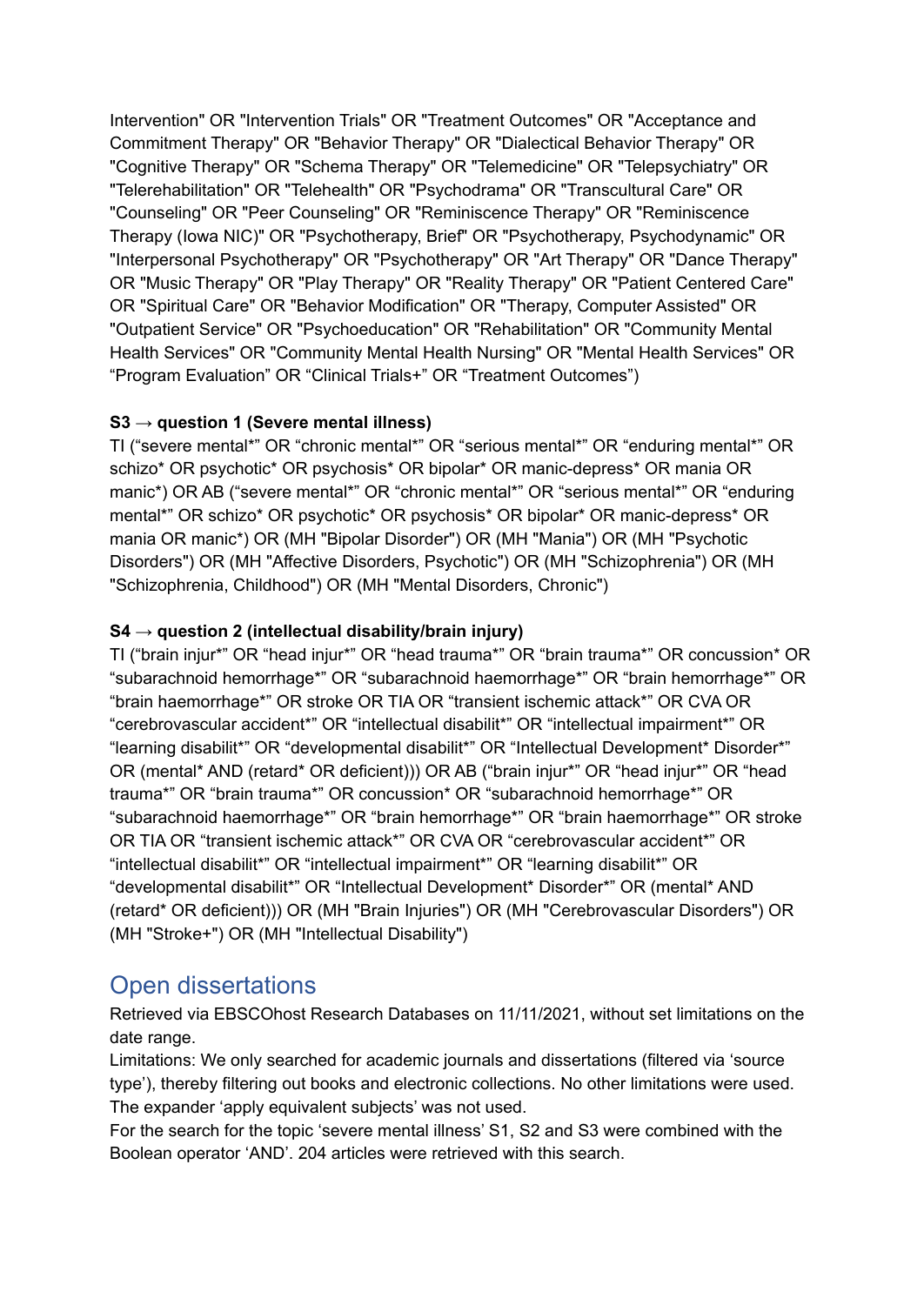For the search for the topic 'acquired brain injury and intellectual disability' S1, S2 and S4 were combined with the Boolean operator 'AND'. 241 articles were retrieved with this search.

#### **S1**

TI (identit\* OR self-identit\* OR engulfment OR self-concept\* OR "who am I" OR "dialogical self\*" OR "dialogical selves" OR self-estrangement OR self-disorder OR self-believes OR individuality OR selfhood OR "illness identification\*" OR illness-identit\* OR self-aspect\* OR self-image\* OR ego-identit\* OR identity-change\* OR identity-oriented OR identity-based OR patient-identit\* OR identity-shift\* OR disability-identit\* OR "intrinsic self" OR self-knowledge OR self-awareness OR self-attribution\* OR self-reconstruction OR self-disruption OR "social selves" OR self-referential OR self-reflection\* OR self-proces\* OR self-disturbance\* OR self-experience\* OR self-representation\* OR self-perception\* OR self-related OR self-construct OR self-constructs OR self-construction\* OR self-perspective\* OR self-structure OR self-structures OR "social self" OR self-understanding\* OR self-change\* OR self-fragmentation OR self-description\* OR "multiple selves" OR self-growth OR self-schema\* OR self-attribute OR self-attributes OR self-view\* OR self-defining OR self-integrity OR selfhood OR self-narrat<sup>\*</sup> OR "narrative self" OR "narrative selves" OR self-belief\* OR "sense of self" OR self-ideal OR self-expansion OR self-feature\* OR self-component\* OR self-development OR self-complexity OR self-dimension OR self-dimensions OR self-exploration OR self-transformation OR self-integration OR self-reflectiveness OR "possible self" OR "past self" OR "future self" OR "possible selves" OR "past selves" OR "future selves" OR "ideal self" OR "ideal selves" OR ((self OR selves) AND ("autobiographical memory" OR reminiscence OR "sense of coherence"))) OR AB (identit\* OR self-identit\* OR engulfment OR self-concept\* OR "who am I" OR "dialogical self\*" OR "dialogical selves" OR self-estrangement OR self-disorder OR self-believes OR individuality OR selfhood OR "illness identification\*" OR illness-identit\* OR self-aspect\* OR self-image\* OR ego-identit\* OR identity-change\* OR identity-oriented OR identity-based OR patient-identit\* OR identity-shift\* OR disability-identit\* OR "intrinsic self" OR self-knowledge OR self-awareness OR self-attribution\* OR self-reconstruction OR self-disruption OR "social selves" OR self-referential OR self-reflection\* OR self-proces\* OR self-disturbance\* OR self-experience\* OR self-representation\* OR self-perception\* OR self-related OR self-construct OR self-constructs OR self-construction\* OR self-perspective\* OR self-structure OR self-structures OR "social self" OR self-understanding\* OR self-change\* OR self-description\* OR "multiple selves" OR self-growth OR self-schema\* OR self-attribute OR self-attributes OR self-view\* OR self-defining OR self-integrity OR selfhood OR self-narrat\* OR "narrative self" OR "narrative selves" OR self-belief\* OR "sense of self" OR self-ideal OR self-fragmentation OR self-expansion OR self-feature\* OR self-component\* OR self-development OR self-complexity OR self-dimension OR self-dimensions OR self-exploration OR self-transformation OR self-integration OR self-reflectiveness OR "possible self" OR "past self" OR "future self" OR "possible selves" OR "past selves" OR "future selves" OR "ideal self" OR "ideal selves" OR ((self OR selves) AND ("autobiographical memory" OR reminiscence OR "sense of coherence")))

#### **S2**

TI (intervention\* OR treatment\* OR therap\* OR program\* OR "spiritual care\*" OR "pastoral care\*" OR "pastoral counsel\*" OR "spiritual counsel\*" OR coaching\* OR self-help OR eHealth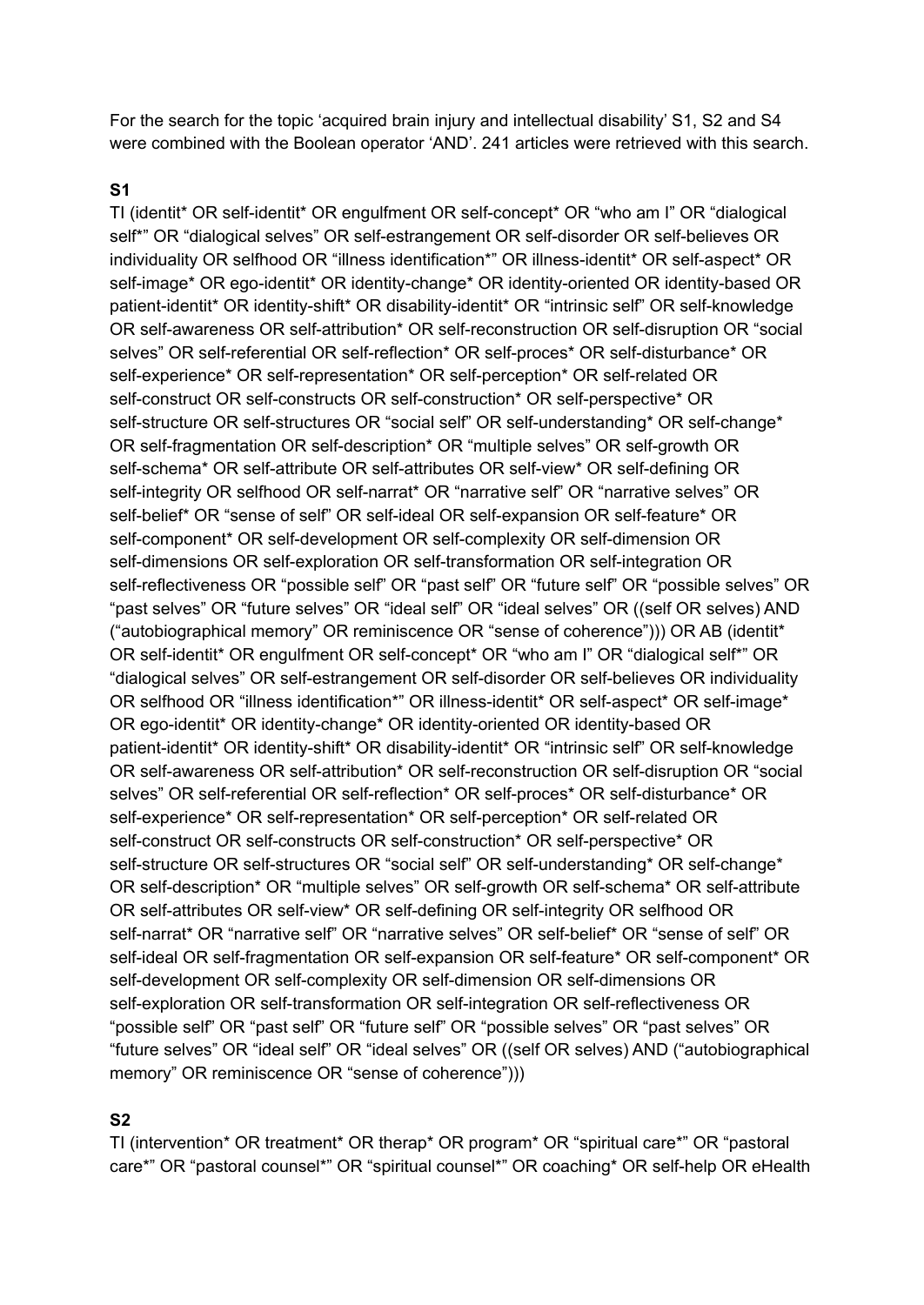OR psychotherap\* OR rehabilitation OR "clinical stud\*" OR "case stud\*" OR pilot\* OR pre-treatment OR post-treatment OR post-intervention OR pre-intervention OR trial\* OR app OR mHealth OR "digital health" OR "mobile health" OR game\* OR board-game\* OR "positive psycholog\*" OR training OR recovery OR e-health OR m-health OR telecare OR telemedicine OR telehealth) OR AB (intervention\* OR treatment\* OR therap\* OR program\* OR "spiritual care\*" OR "pastoral care\*" OR "pastoral counsel\*" OR "spiritual counsel\*" OR coaching\* OR self-help OR eHealth OR psychotherap\* OR rehabilitation OR "clinical stud\*" OR "case stud\*" OR pilot\* OR pre-treatment OR post-treatment OR post-intervention OR pre-intervention OR trial\* OR app OR mHealth OR "digital health" OR "mobile health" OR game\* OR board-game\* OR "positive psycholog\*" OR training OR recovery OR e-health OR m-health OR telecare OR telemedicine OR telehealth)

## **S3 → question 1 (Severe mental illness)**

TI ("severe mental\*" OR "chronic mental\*" OR "serious mental\*" OR "enduring mental\*" OR schizo\* OR psychotic\* OR psychosis\* OR bipolar\* OR manic-depress\* OR mania OR manic\*) OR AB ("severe mental\*" OR "chronic mental\*" OR "serious mental\*" OR "enduring mental\*" OR schizo\* OR psychotic\* OR psychosis\* OR bipolar\* OR manic-depress\* OR mania OR manic\*)

## **S4 → question 2 (intellectual disability/brain injury)**

TI ("brain injur\*" OR "head injur\*" OR "head trauma\*" OR "brain trauma\*" OR concussion\* OR "subarachnoid hemorrhage\*" OR "subarachnoid haemorrhage\*" OR "brain hemorrhage\*" OR "brain haemorrhage\*" OR stroke OR TIA OR "transient ischemic attack\*" OR CVA OR "cerebrovascular accident\*" OR "intellectual disabilit\*" OR "intellectual impairment\*" OR "learning disabilit\*" OR "developmental disabilit\*" OR "Intellectual Development\* Disorder\*" OR (mental\* AND (retard\* OR deficient))) OR AB ("brain injur\*" OR "head injur\*" OR "head trauma\*" OR "brain trauma\*" OR concussion\* OR "subarachnoid hemorrhage\*" OR "subarachnoid haemorrhage\*" OR "brain hemorrhage\*" OR "brain haemorrhage\*" OR stroke OR TIA OR "transient ischemic attack\*" OR CVA OR "cerebrovascular accident\*" OR "intellectual disabilit\*" OR "intellectual impairment\*" OR "learning disabilit\*" OR "developmental disabilit\*" OR "Intellectual Development\* Disorder\*" OR (mental\* AND (retard\* OR deficient)))

# Psychology and Behavioral Sciences Collection

Retrieved via EBSCOhost Research Databases on 11/11/2021, without set limitations on the date range.

Limitations: No limitations were used. The expander 'apply equivalent subjects' was not used.

For the search for the topic 'severe mental illness' S1, S2 and S3 were combined with the Boolean operator 'AND'. 345 articles were retrieved with this search.

For the search for the topic 'acquired brain injury and intellectual disability' S1, S2 and S4 were combined with the Boolean operator 'AND'. 366 articles were retrieved with this search.

## **S1**

TI (identit\* OR self-identit\* OR engulfment OR self-concept\* OR "who am I" OR "dialogical self\*" OR "dialogical selves" OR self-estrangement OR self-disorder OR self-believes OR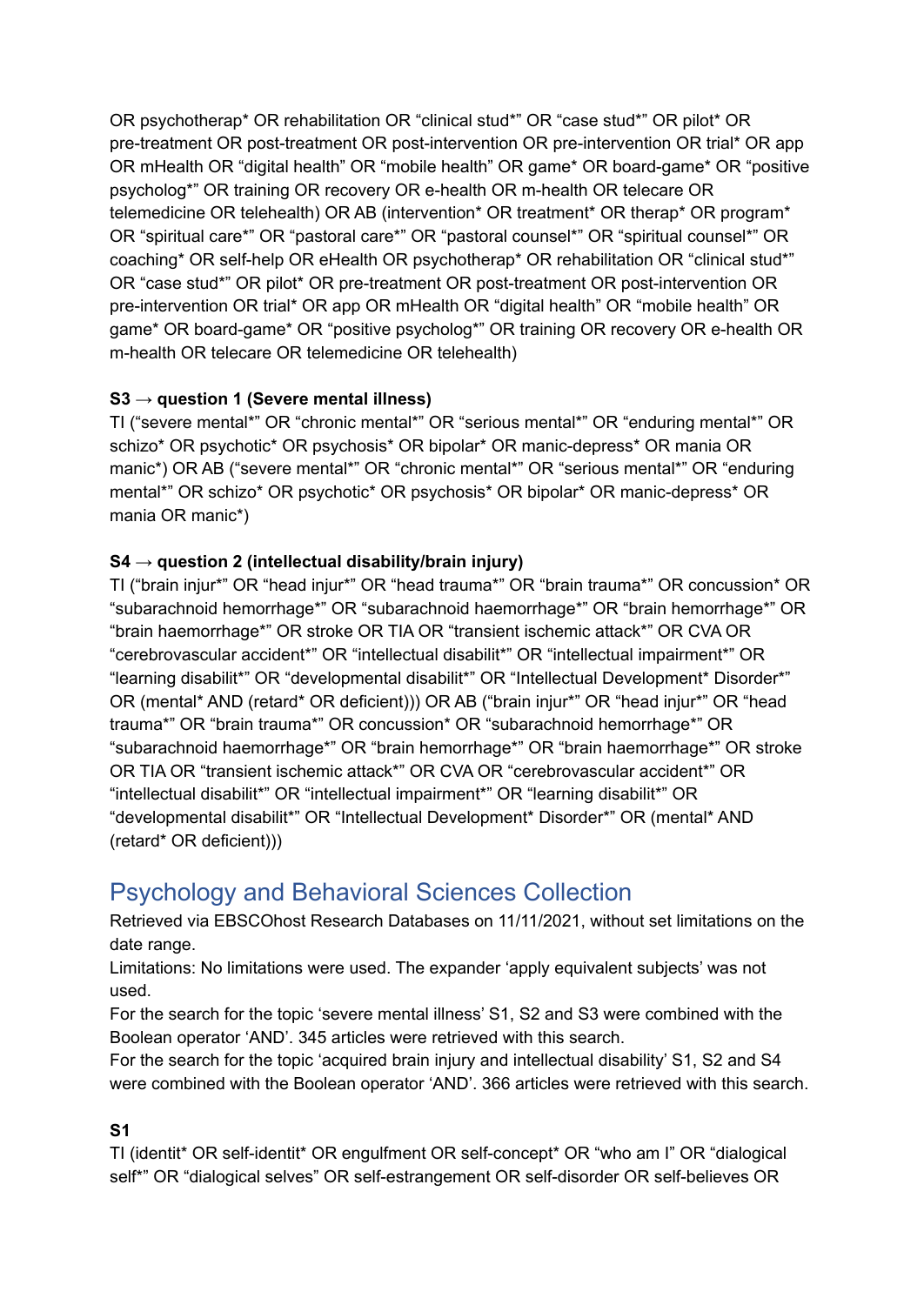individuality OR selfhood OR "illness identification\*" OR illness-identit\* OR self-aspect\* OR self-image\* OR ego-identit\* OR identity-change\* OR identity-oriented OR identity-based OR patient-identit\* OR identity-shift\* OR disability-identit\* OR "intrinsic self" OR self-knowledge OR self-awareness OR self-attribution\* OR self-reconstruction OR self-disruption OR "social selves" OR self-referential OR self-reflection\* OR self-proces\* OR self-disturbance\* OR self-experience\* OR self-representation\* OR self-perception\* OR self-related OR self-construct OR self-constructs OR self-construction\* OR self-perspective\* OR self-structure OR self-structures OR "social self" OR self-understanding\* OR self-change\* OR self-fragmentation OR self-description\* OR "multiple selves" OR self-growth OR self-schema\* OR self-attribute OR self-attributes OR self-view\* OR self-defining OR self-integrity OR selfhood OR self-narrat\* OR "narrative self" OR "narrative selves" OR self-belief\* OR "sense of self" OR self-ideal OR self-expansion OR self-feature\* OR self-component\* OR self-development OR self-complexity OR self-dimension OR self-dimensions OR self-exploration OR self-transformation OR self-integration OR self-reflectiveness OR "possible self" OR "past self" OR "future self" OR "possible selves" OR "past selves" OR "future selves" OR "ideal self" OR "ideal selves" OR ((self OR selves) AND ("autobiographical memory" OR reminiscence OR "sense of coherence"))) OR AB (identit\* OR self-identit\* OR engulfment OR self-concept\* OR "who am I" OR "dialogical self\*" OR "dialogical selves" OR self-estrangement OR self-disorder OR self-believes OR individuality OR selfhood OR "illness identification\*" OR illness-identit\* OR self-aspect\* OR self-image\* OR ego-identit\* OR identity-change\* OR identity-oriented OR identity-based OR patient-identit\* OR identity-shift\* OR disability-identit\* OR "intrinsic self" OR self-knowledge OR self-awareness OR self-attribution\* OR self-reconstruction OR self-disruption OR "social selves" OR self-referential OR self-reflection\* OR self-proces\* OR self-disturbance\* OR self-experience\* OR self-representation\* OR self-perception\* OR self-related OR self-construct OR self-constructs OR self-construction\* OR self-perspective\* OR self-structure OR self-structures OR "social self" OR self-understanding\* OR self-change\* OR self-description\* OR "multiple selves" OR self-growth OR self-schema\* OR self-attribute OR self-attributes OR self-view\* OR self-defining OR self-integrity OR selfhood OR self-narrat\* OR "narrative self" OR "narrative selves" OR self-belief\* OR "sense of self" OR self-ideal OR self-fragmentation OR self-expansion OR self-feature\* OR self-component\* OR self-development OR self-complexity OR self-dimension OR self-dimensions OR self-exploration OR self-transformation OR self-integration OR self-reflectiveness OR "possible self" OR "past self" OR "future self" OR "possible selves" OR "past selves" OR "future selves" OR "ideal self" OR "ideal selves" OR ((self OR selves) AND ("autobiographical memory" OR reminiscence OR "sense of coherence")))

#### **S2**

TI (intervention\* OR treatment\* OR therap\* OR program\* OR "spiritual care\*" OR "pastoral care\*" OR "pastoral counsel\*" OR "spiritual counsel\*" OR coaching\* OR self-help OR eHealth OR psychotherap\* OR rehabilitation OR "clinical stud\*" OR "case stud\*" OR pilot\* OR pre-treatment OR post-treatment OR post-intervention OR pre-intervention OR trial\* OR app OR mHealth OR "digital health" OR "mobile health" OR game\* OR board-game\* OR "positive psycholog\*" OR training OR recovery OR e-health OR m-health OR telecare OR telemedicine OR telehealth) OR AB (intervention\* OR treatment\* OR therap\* OR program\* OR "spiritual care\*" OR "pastoral care\*" OR "pastoral counsel\*" OR "spiritual counsel\*" OR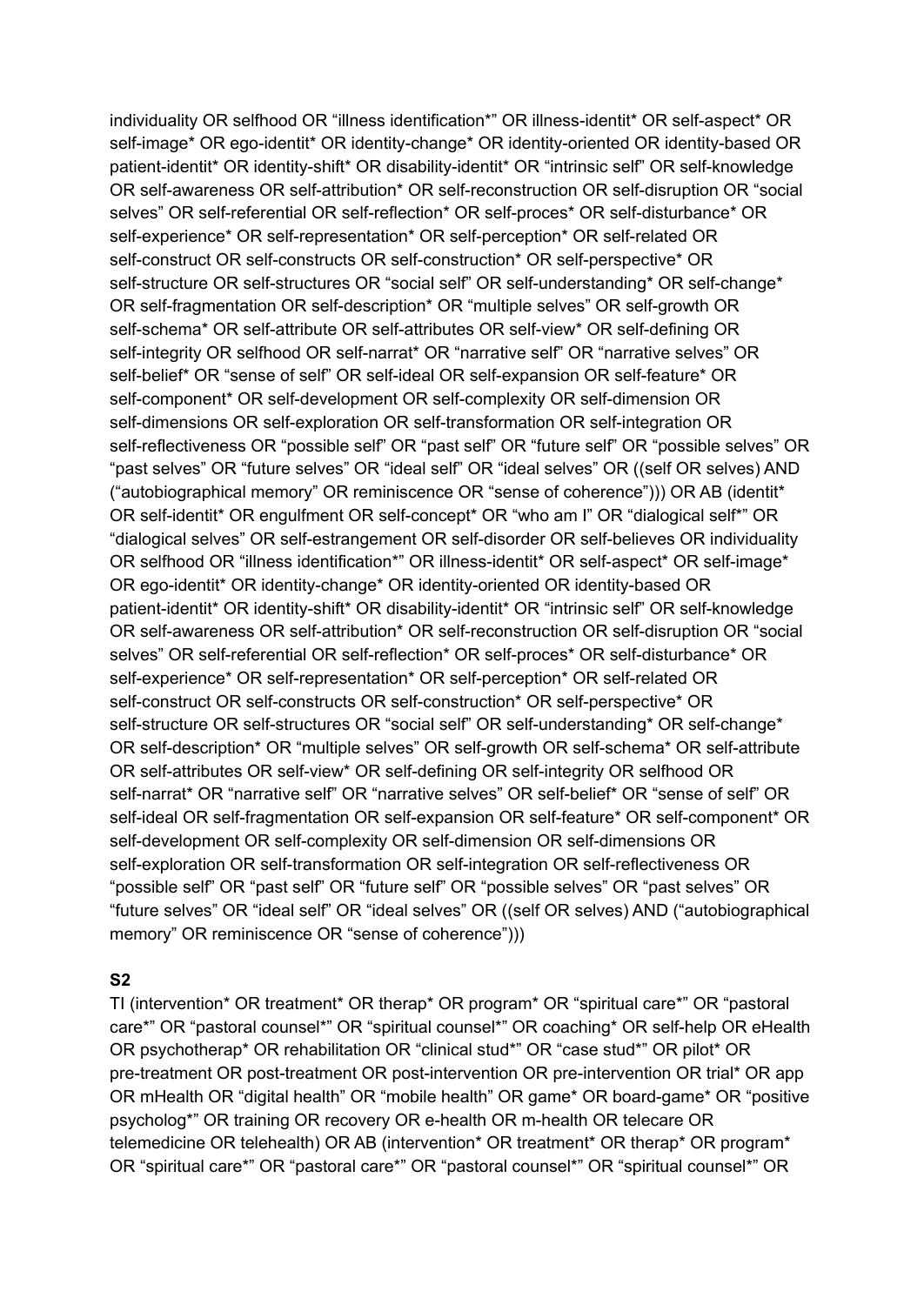coaching\* OR self-help OR eHealth OR psychotherap\* OR rehabilitation OR "clinical stud\*" OR "case stud\*" OR pilot\* OR pre-treatment OR post-treatment OR post-intervention OR pre-intervention OR trial\* OR app OR mHealth OR "digital health" OR "mobile health" OR game\* OR board-game\* OR "positive psycholog\*" OR training OR recovery OR e-health OR m-health OR telecare OR telemedicine OR telehealth) OR DE ("BOWENIAN family therapy" OR "CONTEXTUAL therapy" OR "DIVORCE therapy" OR "ECOLOGICAL family therapy" OR "MARITAL psychotherapy" OR "MARRIAGE counseling" OR "MEDIATION therapy" OR "MUSIC therapy for families" OR "RESILIENT therapy" OR "STRATEGIC family psychotherapy" OR "STRUCTURAL family psychotherapy" OR "COUPLES therapy" OR "SELF-help programs" OR "SELF-help materials" OR "TELEMEDICINE" OR "MOBILE health" OR "TELEREHABILITATION" OR "TELEPSYCHIATRY" OR "MENTAL illness treatment" OR "BEHAVIOR therapy" OR "BRIEF psychotherapy" OR "CHILD psychotherapy" OR "TRANSCULTURAL medical care" OR "REHABILITATION" OR "PEER counseling in rehabilitation" OR "PEER counseling" OR "COUNSELING" OR "REHABILITATION counseling" OR "FAMILY psychotherapy" OR "REMINISCENCE therapy" OR "CLIENT-centered psychotherapy" OR "EXISTENTIAL psychotherapy" OR "GROUP psychotherapy for children" OR "GROUP psychotherapy for older people" OR "GROUP psychotherapy for teenagers" OR "GROUP psychotherapy for youth" OR "HUMANISTIC psychotherapy" OR "EXPERIENTIAL psychotherapy" OR "INTERPERSONAL psychotherapy" OR "LOGOTHERAPY" OR "NARRATIVE therapy" OR "CREATIVE reminiscence therapy" OR "PASTORAL care" OR "GERBEN Heitink model" OR "PASTORAL care of people with disabilities" OR "PASTORAL counseling" OR "ABUSED women -- Pastoral counseling of" OR "TELEPHONE in church work" OR "SPIRITUAL care (Medical care)" OR "TELEPSYCHOLOGY" OR "SUPPORT groups" OR "GROUP counseling" OR "SELF-help techniques" OR "COGNITIVE therapy for children" OR "COGNITIVE therapy for teenagers" OR "ACCEPTANCE & commitment therapy" OR "COGNITIVE-analytic therapy" OR "COGNITIVE-experiential psychotherapy" OR "METACOGNITIVE therapy" OR "SCHEMA therapy" OR "MINDFULNESS-based cognitive therapy" OR "OUTPATIENT mental health facilities" OR "OUTPATIENT services in psychiatric hospitals" OR "PSYCHOEDUCATION" OR "PSYCHOTHERAPY -- Evaluation" OR "TRAUMA therapy" OR "TREATMENT of emotional trauma" OR "TREATMENT of addictions" OR "TREATMENT effectiveness" OR "ART therapy" OR "ART therapy for teenagers" OR "ART therapy for older people" OR "ART therapy for children" OR "ART therapy for youth" OR "EXPRESSIVE arts therapy" OR "DRAMA therapy" OR "MUSIC therapy" OR "MUSIC therapy for older people" OR "MUSIC therapy for teenagers" OR "MUSIC therapy for children" OR "DANCE therapy" OR "AUTHENTIC movement (Dance therapy)" OR "GROUP psychotherapy" OR "REALITY therapy" OR "VIRTUAL reality therapy" OR "REALITY therapy for children" OR "COGNITIVE therapy" OR "BEHAVIOR therapy for older people" OR "BEHAVIOR therapy methodology" OR "BEHAVIOR therapy for teenagers" OR "DIALECTICAL behavior therapy" OR "BEHAVIOR therapy for children" OR "PSYCHODYNAMIC psychotherapy for teenagers" OR "PSYCHODYNAMIC psychotherapy for children" OR "PSYCHODYNAMIC psychotherapy" OR "PSYCHOTHERAPY" OR "PLAY therapy" OR "FILIAL therapy" OR "GROUP play therapy" OR "HYPNO-play therapy" OR "TRANSDISCIPLINARY Play-Based Intervention" OR "GROUP play therapy" OR "SYSTEMIC therapy (Family therapy)" OR "EMOTION-focused therapy" OR "RATIONAL emotive behavior therapy" OR "TRAUMA-focused cognitive behavioral therapy" OR "COMMUNITY mental health services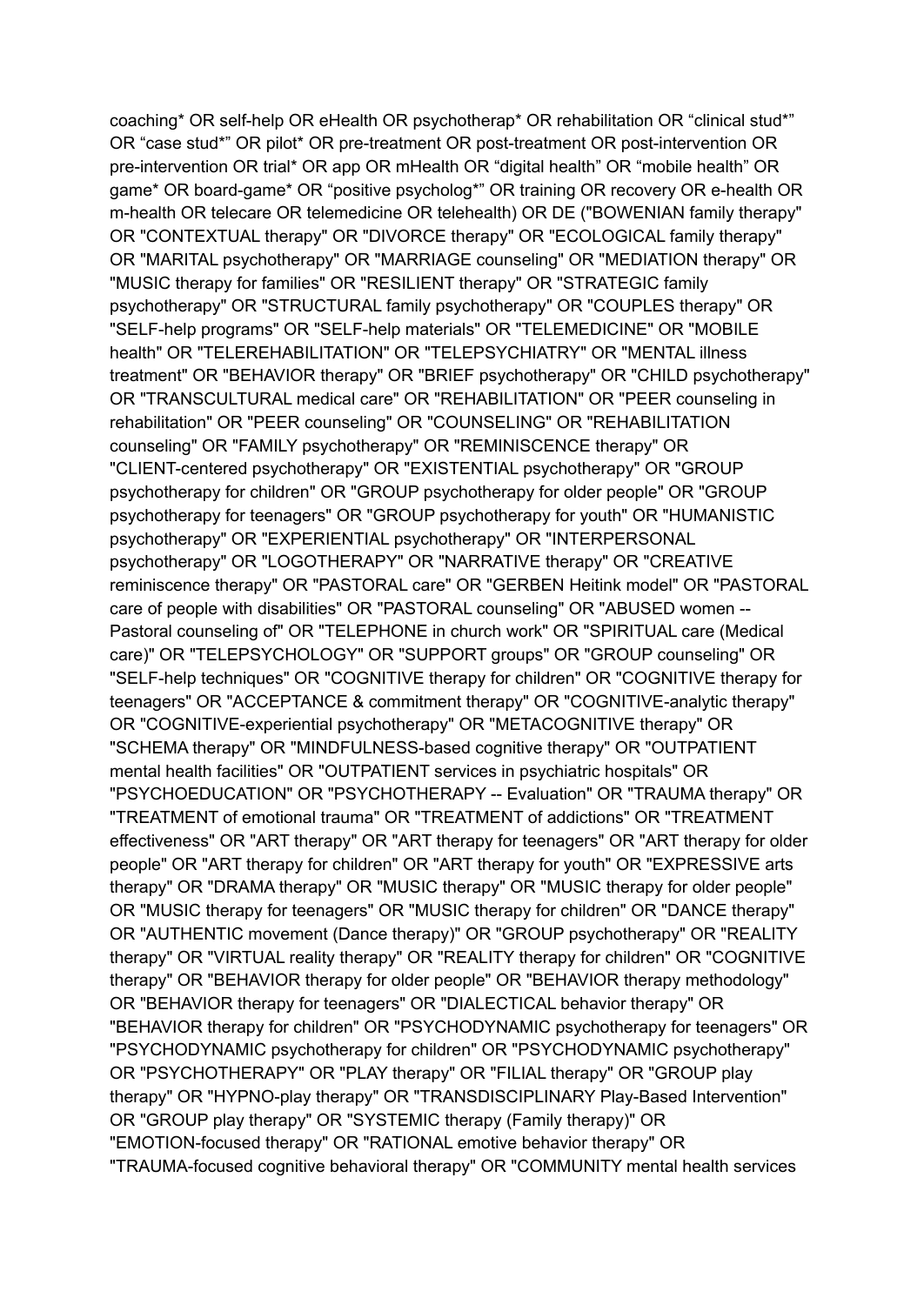for older people" OR "COMMUNITY mental health services for teenagers" OR "COMMUNITY mental health services for children" OR "HOME-based mental health services for children" OR "MENTAL health services" OR "CHILD mental health services" OR "COMMUNITY mental health services" OR "CRISIS intervention (Mental health services)" OR "MENTAL health services for youth" OR "MENTAL health services for teenagers" OR "MENTAL health services for older people" OR "MENTAL health services – Evaluation" OR "CLINICAL trials" OR "TREATMENT effectiveness")

#### **S3 → question 1 (Severe mental illness)**

TI ("severe mental\*" OR "chronic mental\*" OR "serious mental\*" OR "enduring mental\*" OR schizo\* OR psychotic\* OR psychosis\* OR bipolar\* OR manic-depress\* OR mania OR manic\*) OR AB ("severe mental\*" OR "chronic mental\*" OR "serious mental\*" OR "enduring mental\*" OR schizo\* OR psychotic\* OR psychosis\* OR bipolar\* OR manic-depress\* OR mania OR manic\*) OR DE "PEOPLE with bipolar disorder" OR DE "BIPOLAR disorder in children" OR DE "BIPOLAR disorder in adolescence" OR DE "MANIA" OR DE "BIPOLAR disorder" OR DE "PSYCHOSES" OR DE "BIPOLAR disorder" OR DE "MANIA" OR DE "PSYCHOTIC depression" OR DE "SCHIZOPHRENIA"

## **S3 → question 2 (intellectual disability/brain injury)**

TI ("brain injur\*" OR "head injur\*" OR "head trauma\*" OR "brain trauma\*" OR concussion\* OR "subarachnoid hemorrhage\*" OR "subarachnoid haemorrhage\*" OR "brain hemorrhage\*" OR "brain haemorrhage\*" OR stroke OR TIA OR "transient ischemic attack\*" OR CVA OR "cerebrovascular accident\*" OR "intellectual disabilit\*" OR "intellectual impairment\*" OR "learning disabilit\*" OR "developmental disabilit\*" OR "Intellectual Development\* Disorder\*" OR (mental\* AND (retard\* OR deficient))) OR AB ("brain injur\*" OR "head injur\*" OR "head trauma\*" OR "brain trauma\*" OR concussion\* OR "subarachnoid hemorrhage\*" OR "subarachnoid haemorrhage\*" OR "brain hemorrhage\*" OR "brain haemorrhage\*" OR stroke OR TIA OR "transient ischemic attack\*" OR CVA OR "cerebrovascular accident\*" OR "intellectual disabilit\*" OR "intellectual impairment\*" OR "learning disabilit\*" OR "developmental disabilit\*" OR "Intellectual Development\* Disorder\*" OR (mental\* AND (retard\* OR deficient))) OR DE "BRAIN injuries" OR DE "CEREBROVASCULAR disease" OR DE "CEREBRAL hemorrhage" OR DE "CEREBRAL infarction" OR DE "CEREBRAL ischemia" OR DE "STROKE" OR DE "LEARNING disabled children" OR DE "MENTALLY ill children" OR DE "OLDER people with mental disabilities" OR DE "YOUTH with mental disabilities" OR DE "CHILDREN with mental disabilities" OR DE "PEOPLE with mental disabilities" OR DE "MENTAL disabilities"

# Web of Science

We searched all editions of the Web of Science core collections on 11/11/2021, without set limitations on the date range.

Limitations: No limitations were used.

For the search for the topic 'severe mental illness' S1, S2 and S3 were combined. 1975 articles were retrieved with this search.

For the search for the topic 'acquired brain injury and intellectual disability' S1, S2 and S4 were combined. 1799 articles were retrieved with this search.